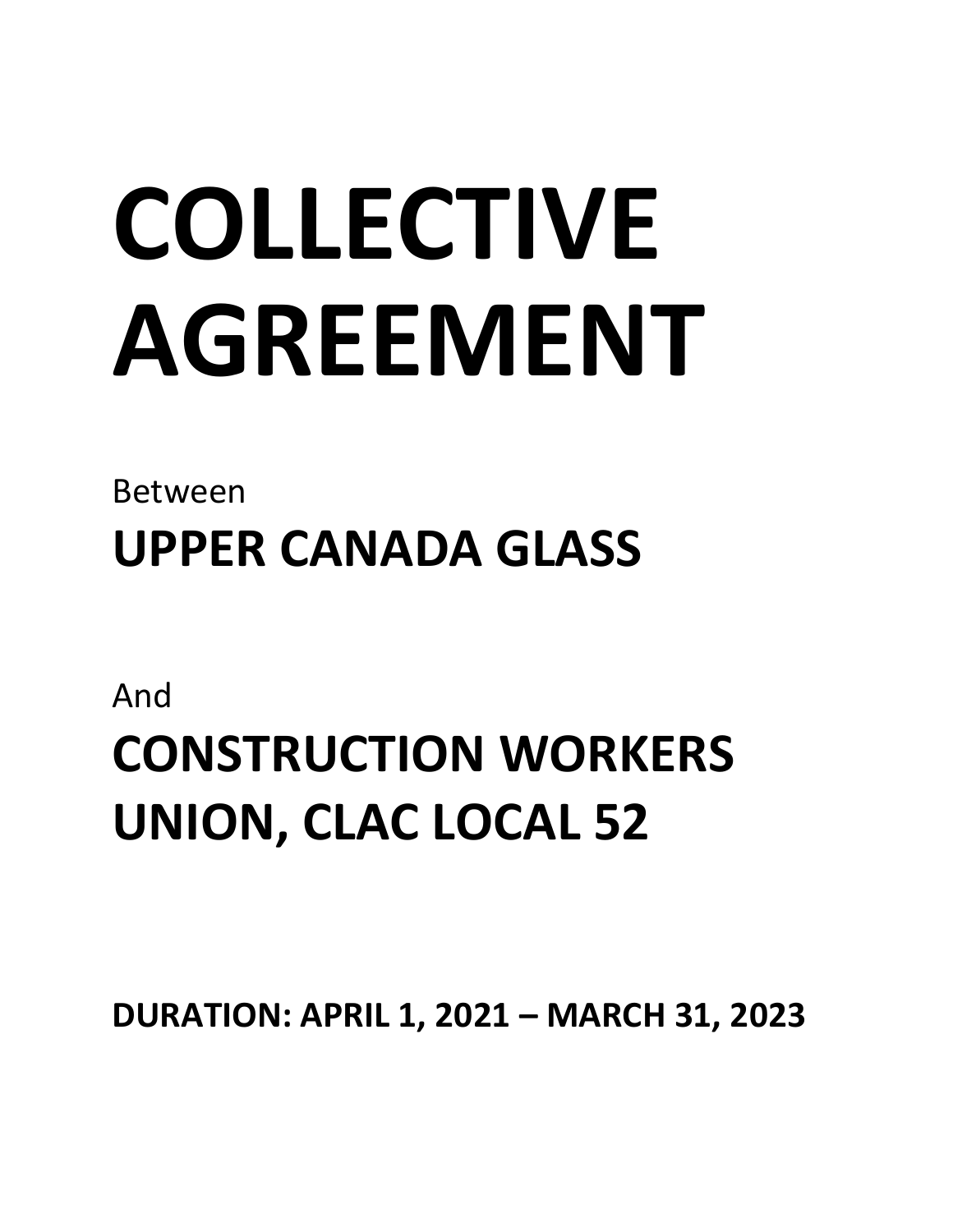# **COLLECTIVE AGREEMENT**

**Between**

**UPPER CANADA GLASS (hereinafter referred to as "the Employer")**

**and**

**CONSTRUCTION WORKERS UNION, CLAC LOCAL 52 (hereinafter referred to as "the Union")**

**APRIL 1, 2021 – MARCH 31, 2023**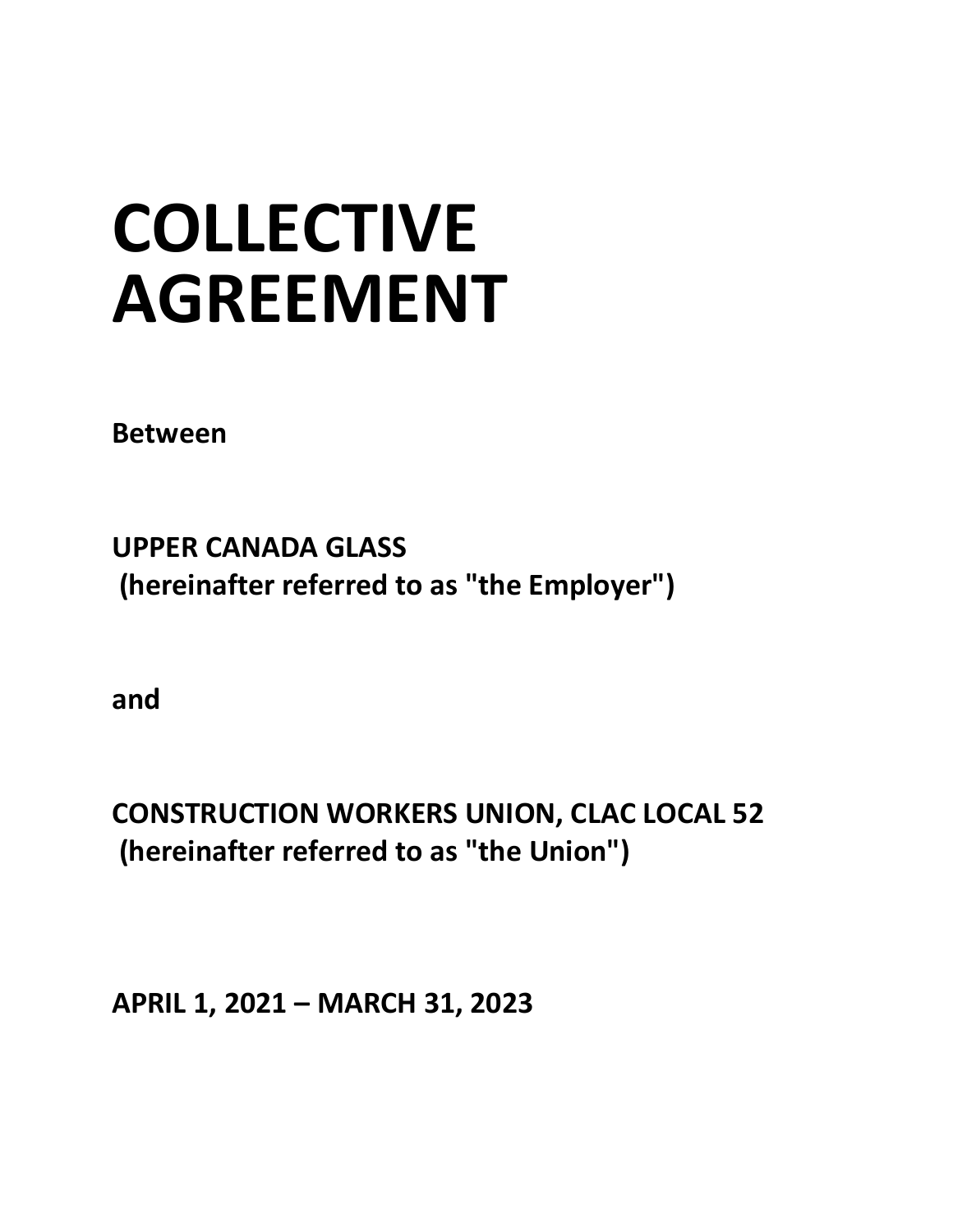# **TABLE OF CONTENTS**

| ARTICLE 5 - EMPLOYMENT POLICY AND UNION MEMBERSHIP6   |  |
|-------------------------------------------------------|--|
|                                                       |  |
|                                                       |  |
| ARTICLE 8 - OVERTIME AND SUNDAY LABOUR 10             |  |
| ARTICLE 9 - VACATIONS AND VACATION PAY 12             |  |
|                                                       |  |
|                                                       |  |
|                                                       |  |
| ARTICLE 13 - TRANSPORTATION AND TRAVEL TIME 20        |  |
| ARTICLE 14 - DEFERRED AND CASH OUT PROFIT SHARING  21 |  |
| ARTICLE 15 - PROTECTIVE EQUIPMENT AND TOOLS  24       |  |
|                                                       |  |
|                                                       |  |
|                                                       |  |
|                                                       |  |
|                                                       |  |
|                                                       |  |
| ARTICLE 22 - DISCHARGE, SUSPENSION AND WARNING 33     |  |
|                                                       |  |
|                                                       |  |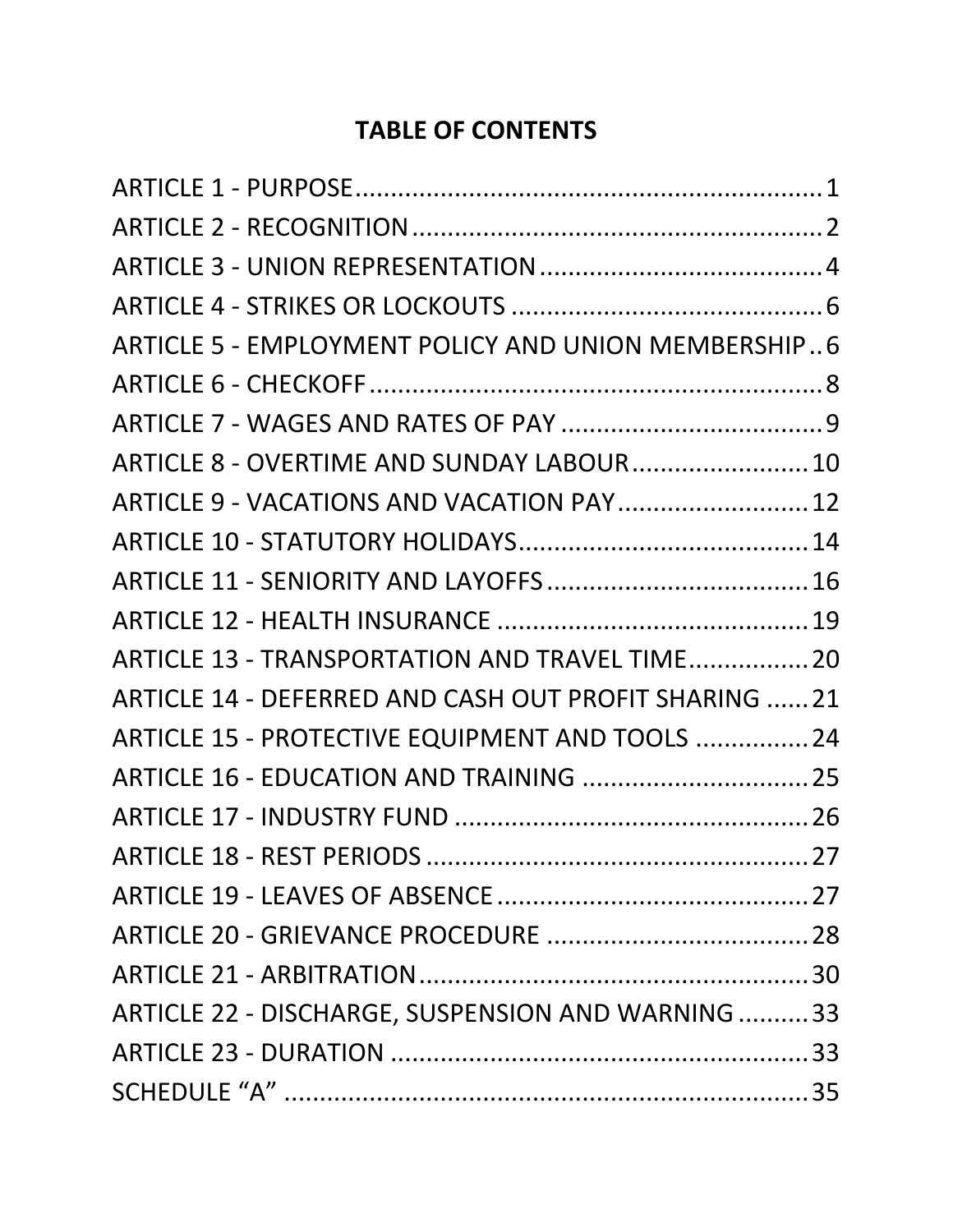#### **COLLECTIVE AGREEMENT**

#### <span id="page-3-0"></span>**ARTICLE 1 - PURPOSE**

- 1.01 It is the intent and purpose of the parties to this Agreement, which has been negotiated and entered into in good faith:
	- a. to recognize mutually the respective rights, responsibilities and functions of the parties hereto;
	- b. to provide and maintain working conditions, hours of work, wage rates and benefits set forth herein;
	- c. to establish an orderly system for the promotion, transfer, layoff and recall of employees;
	- d. to establish a prompt, just and equitable procedure for the disposition of grievances;
	- e. and generally, through the full and fair administration of all the terms and provisions contained herein, to develop and achieve a relationship between the Union, the Employer and the employees which will be conducive to their mutual well-being.
- 1.02 It is agreed that the omission of specific mention in this Agreement of existing rights and privileges established or recognized by the Employer, shall not be construed to deprive employees of such rights and privileges.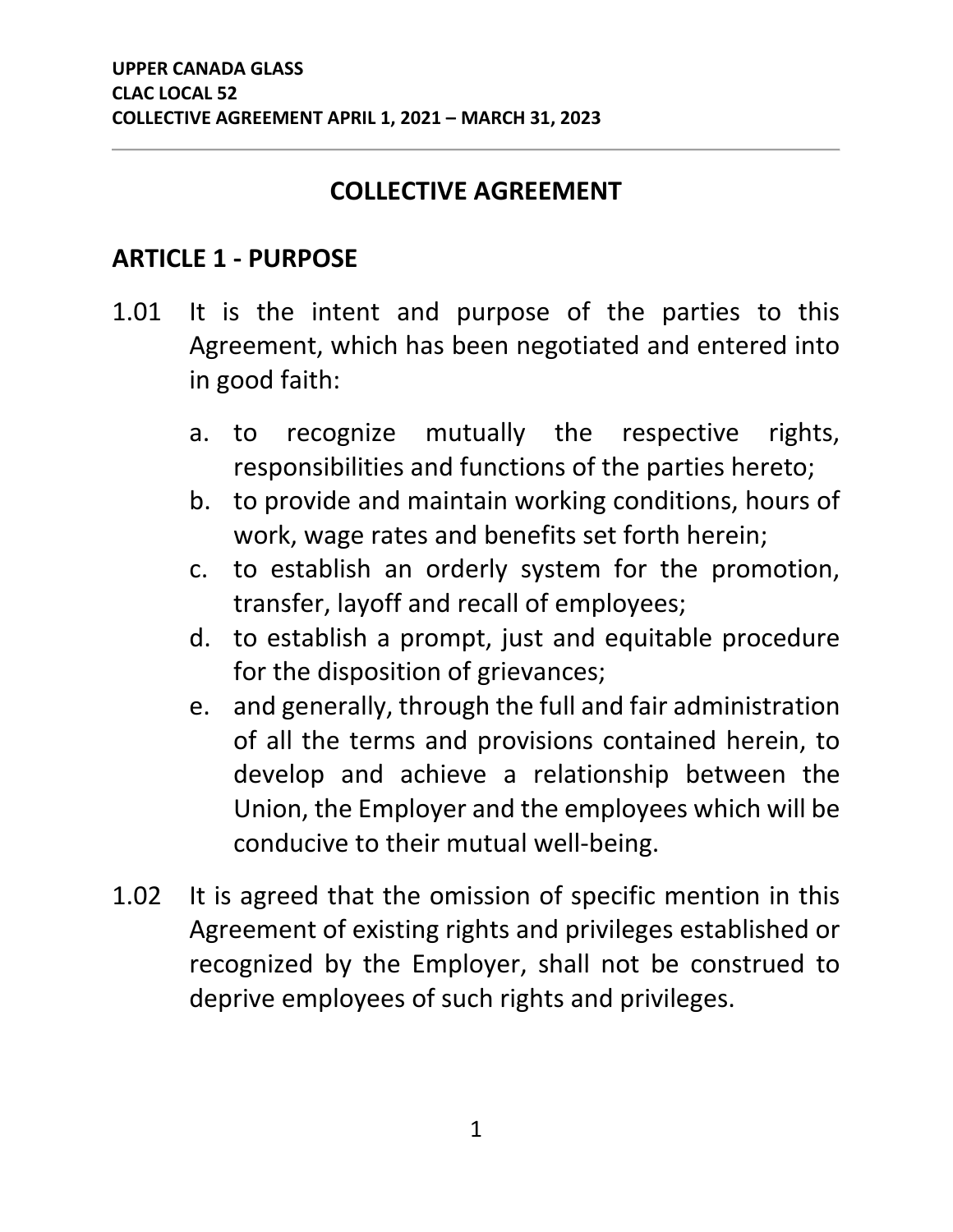1.03 The parties recognize that where various legislation overrides the provisions contained herein, such legislation shall prevail. This shall include, but not be limited to such statutes as the *Ontario Human Rights Code*, the *Employment Standards Act*, the *Workplace Safety & Insurance Act* and the *Occupational Health and Safety Act*.

#### <span id="page-4-0"></span>**ARTICLE 2 - RECOGNITION**

- 2.01 The Employer recognizes the Union as the exclusive bargaining agent for all employees in the Province of Ontario, save and except non-working foremen and persons above the rank of non-working foremen. Up to one (1) working foreman may be excluded from the above bargaining unit if his regular duties consist of fifty percent (50%) or more office work and retail sales.
- 2.02 It is agreed by the parties that there shall be no revision, amendment or alteration of the bargaining unit as defined herein or of any of the terms and provisions of this Agreement, save and except by the mutual agreement in writing of the parties hereto. Without limiting the generality of the foregoing, no classification of work or jobs may be removed from the bargaining unit except by the mutual agreement in writing of the parties.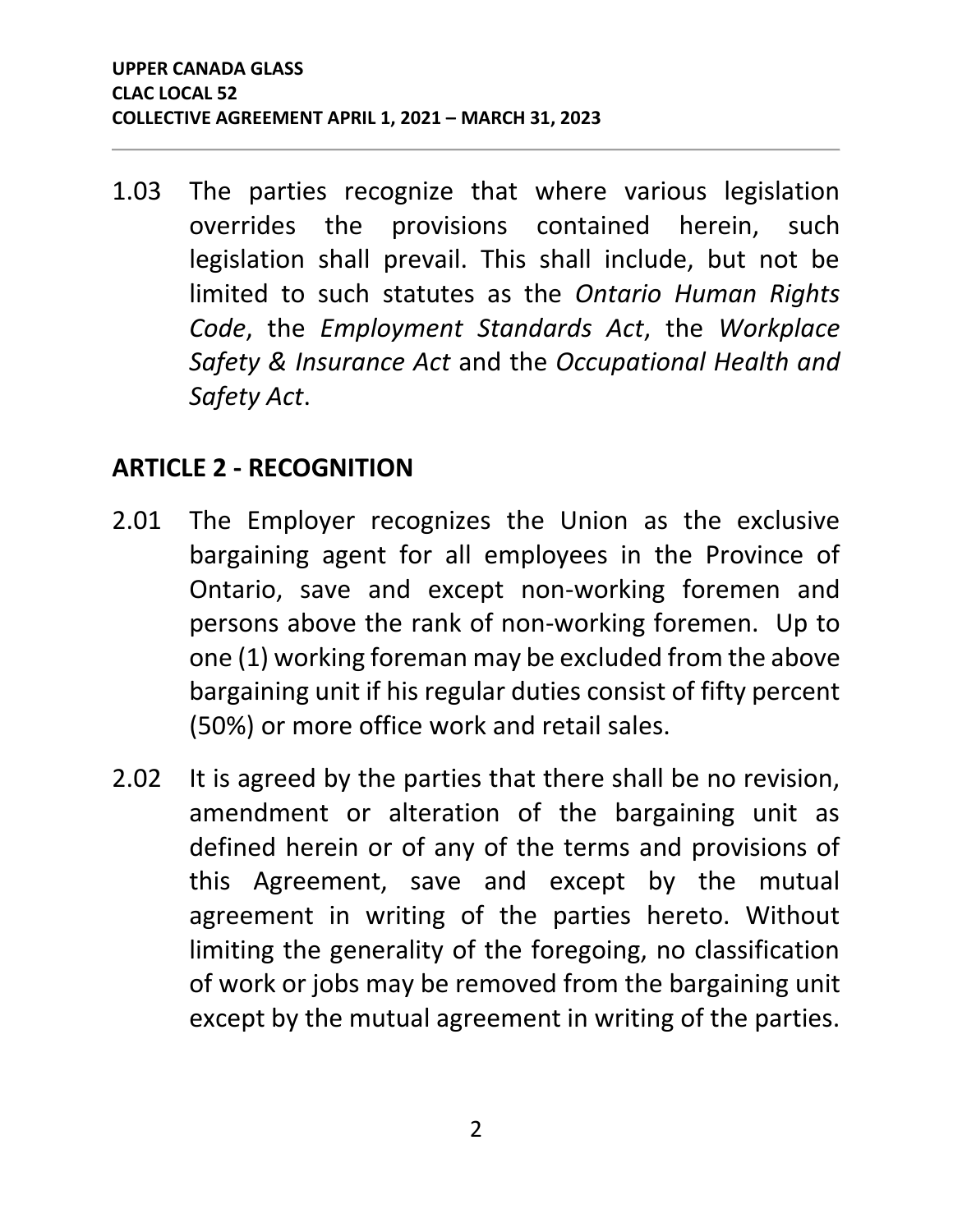- 2.03 The Employer agrees that the duly appointed representatives of the Construction Workers Union, CLAC Local 52 are authorized to act on behalf of the Union for the purposes of supervising, administering and negotiating the terms and conditions of this Agreement and all matters related thereto.
- 2.04 The Union acknowledges that it is the exclusive function of the Employer:
	- a. to manage the enterprise, including the scheduling of work and the control of materials;
	- b. to maintain order, discipline and efficiency, and to make, alter and amend rules of conduct and procedure for employees, provided such rules are reasonable and consistent with the purpose and terms of this Agreement and are administered in a fair manner;
	- c. to hire, direct, transfer, promote, lay off, suspend and discharge, provided that such actions are consistent with the purpose and terms of this Agreement and provided that a claim by any employee who has been disciplined or discharged without just cause will be subject to the grievance procedure set forth below.
- 2.05 The Employer may subcontract out work where: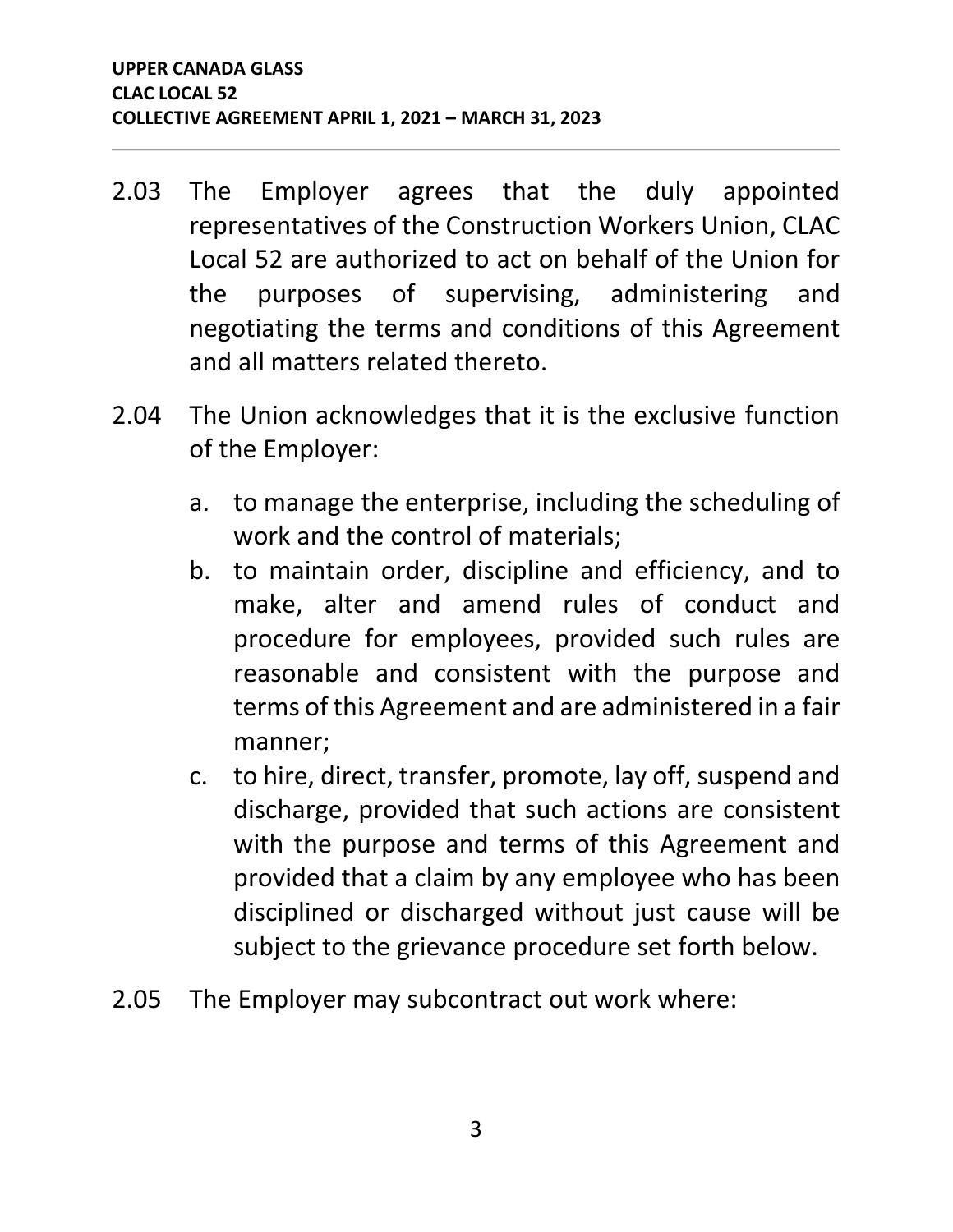- a. he does not possess the necessary facilities or equipment;
- b. he does not have and/or cannot acquire the required manpower;
- c. he cannot perform the work in a manner that is competitive in terms of cost, quality and within projected time limits.

Work normally performed by members of the bargaining unit will not be subcontracted out if employees qualified to do the work are on layoff, or if employees qualified to do the work must be laid off, transferred, or discharged as the result of subcontracting out of work.

# <span id="page-6-0"></span>**ARTICLE 3 - UNION REPRESENTATION**

- 3.01 For the purpose of representation with the Employer, the Union shall function and be recognized as follows:
	- a. the Union has the right to appoint stewards. The stewards are representatives of the employees in certain matters pertaining to this Agreement.
	- b. Local 52 Representatives are representatives of the employees, in all matters pertaining to this Agreement, particularly for the purpose of processing grievances, negotiating amendments or renewals of this Agreement and of enforcing the employees'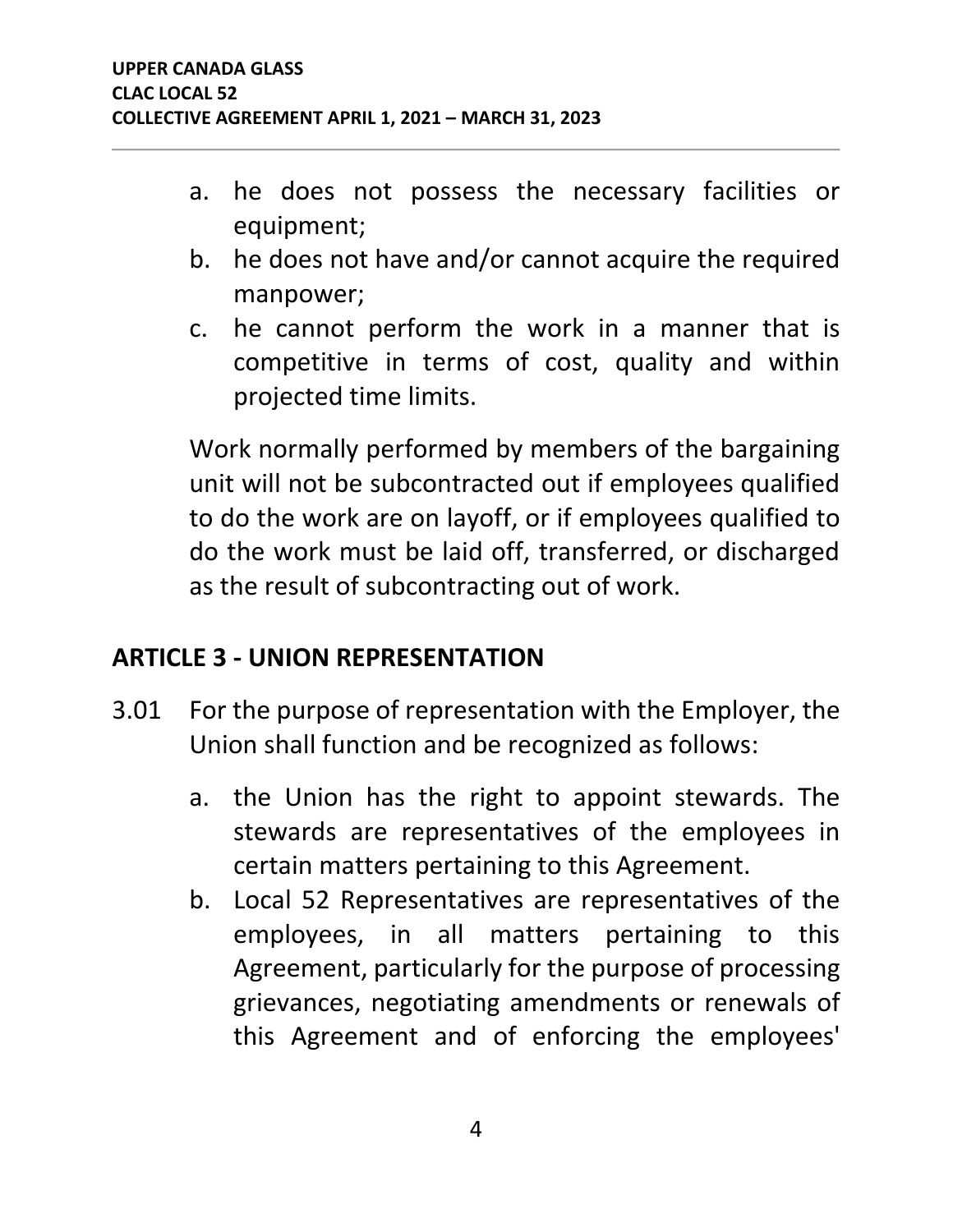collective bargaining rights and any other rights under this Agreement and under the law.

- 3.02 The Union agrees to notify the Employer in writing of the names of its officials and the effective dates of their appointments.
- 3.03 Stewards in the employ of the Employer will not absent themselves from their work to deal with grievances without first obtaining the permission of the Employer. Permission will not be withheld unreasonably and the Employer will pay such stewards at their regular hourly rates while attending to such matters, as well as for time spent on negotiating a collective agreement with the Employer, whenever this takes place during the regular working hours of the stewards and/or employees concerned.
- 3.04 The Employer and the Union agree that Labour-Management Committee meetings shall be held for the purpose of discussing matters of mutual interest or concern. Such meetings shall be held once every year during the life of this Agreement. The company President, Union Steward, and Union Representative will be standing members of the Labour-Management Committee, and other Employer or employee representatives may attend as their interest and as the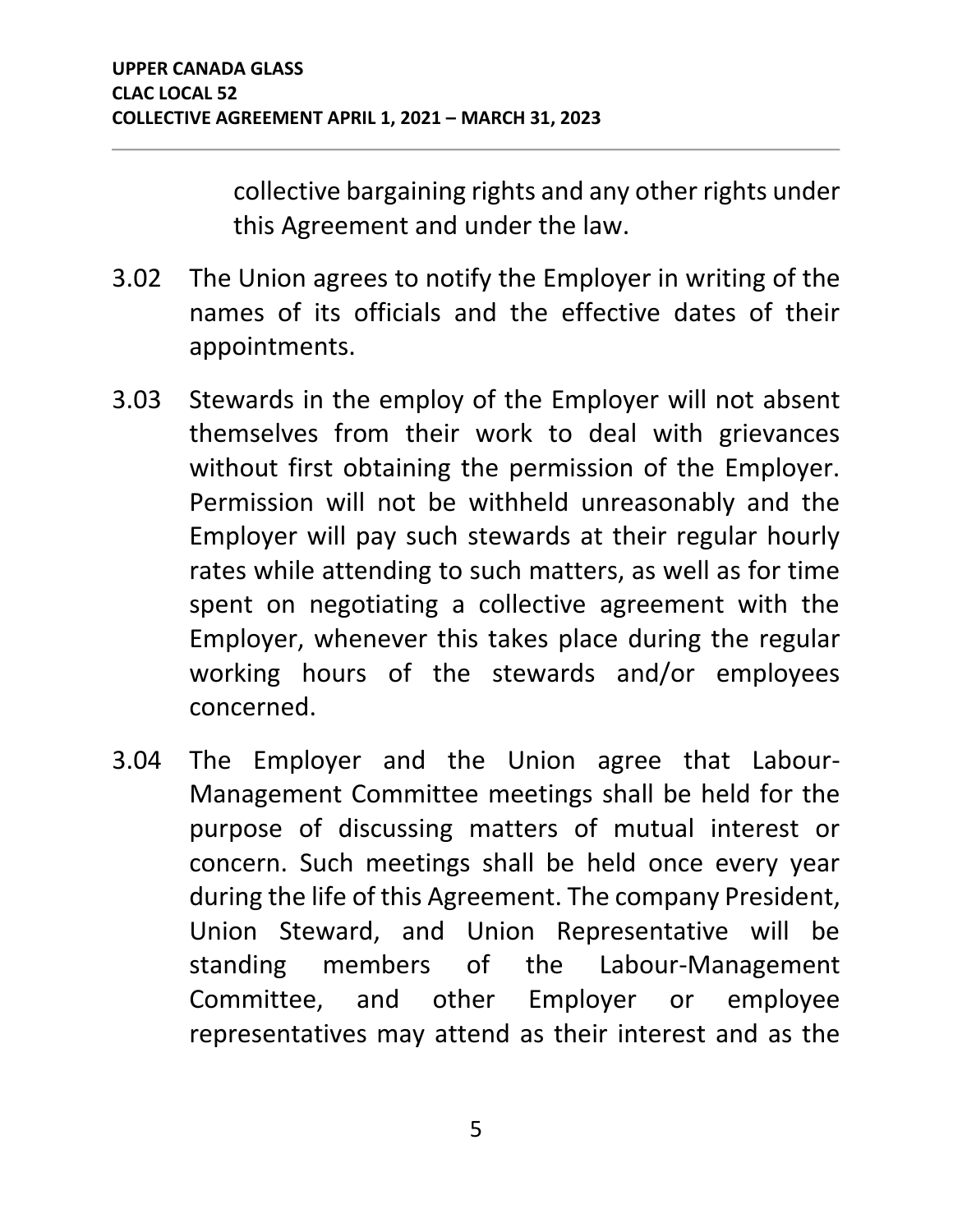free exchange of information and opinions may require. Minutes shall be kept at all such meetings, and identical copies shall be kept by the Employer and the Union.

3.05 There shall be no Union activity on the Employer's time or on the Employer's premises except that which is necessary for the processing of grievances and the administration and enforcement of this Agreement.

# <span id="page-8-0"></span>**ARTICLE 4 - STRIKES OR LOCKOUTS**

- 4.01 During the term of this Agreement, or while negotiations for a further agreement are being held, the Union will not permit or encourage any strike, slowdown, or any stoppage of work or otherwise restrict or interfere with the Employer's operation through its members.
- 4.02 During the term of this Agreement, or while negotiations for a further agreement are being held, the Employer will not engage in any lockout of its employees or deliberately restrict or reduce the hours of work or deliberately send men home when this is not warranted by the workload.

#### <span id="page-8-1"></span>**ARTICLE 5 - EMPLOYMENT POLICY AND UNION MEMBERSHIP**

5.01 The Union and the Employer will cooperate in maintaining a desirable and competent labour force. The Employer will notify the Union of manpower requirements giving as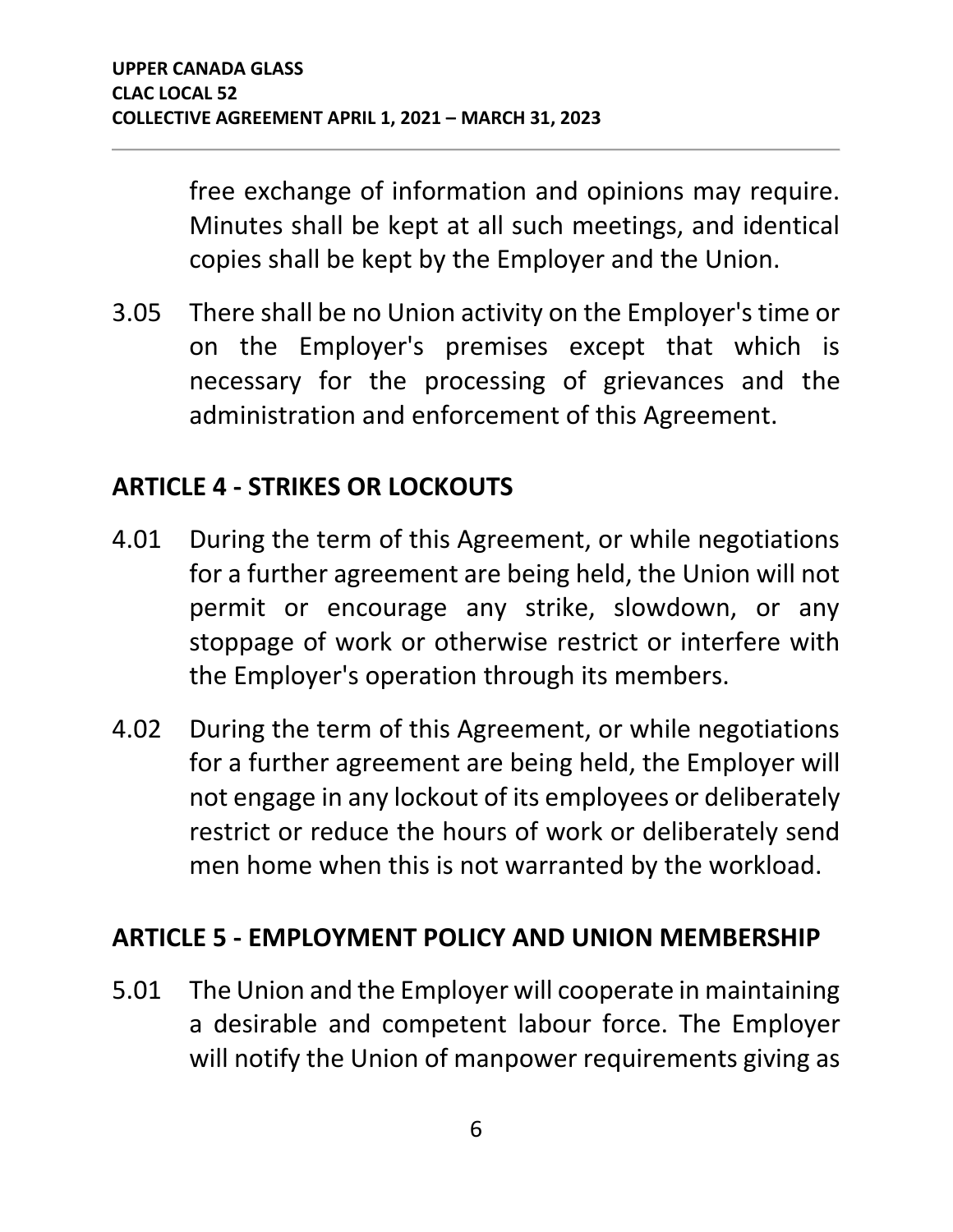much prior notice as possible. The Union will provide a list of manpower available. The Employer at its discretion may hire employees so listed or from other sources.

- 5.02 The Employer has the right to hire new employees as needed, provided that no new employee(s) will be hired while there are available employees on layoff qualified to do the work.
- 5.03 New employees will be hired on a three (3) month probationary period, and thereafter shall attain regular employment status. Their respective seniority shall be dated back to the date of their last hiring by the Employer.
- 5.04 Probationary employees are covered by the Agreement, excepting those provisions which specifically exclude such employees.
- 5.05 The Employer and the Union will endeavour to make use of an apprenticeship program for employees hired in the Skilled Glazier Helper and Glazier Helper classifications. The parties recognize the Employer's legitimate concern to maintain control over the availability of manpower especially at peak work periods.
- 5.06 Neither the Employer nor the Union will compel employees to join the Union. The Employer will not discriminate against any employees because of Union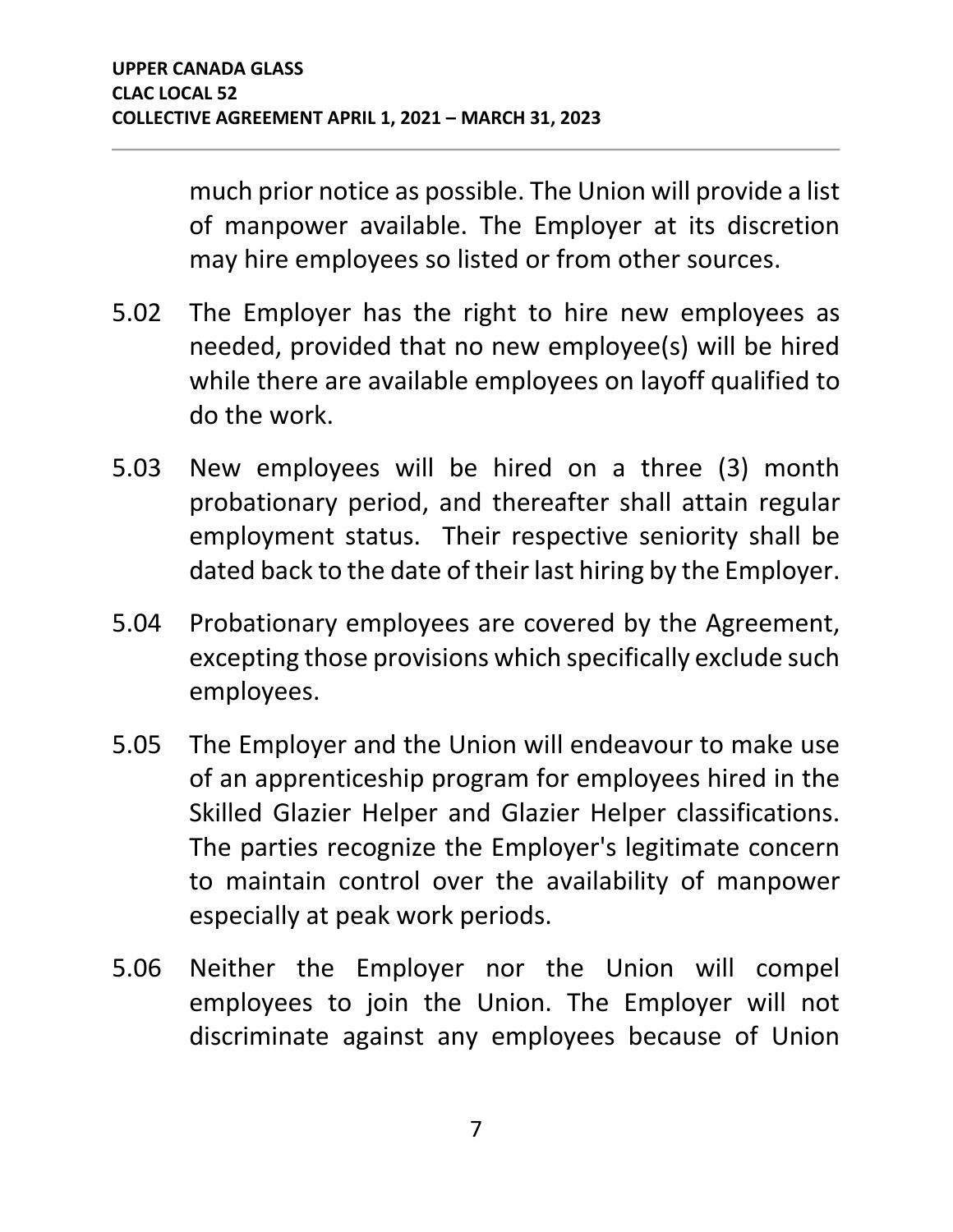membership or lack of it, and will inform all new employees of the contractual relationship between the Employer and the Union. Before commencing work, any new employee will be referred by the Employer to a steward or Local 52 Representative in order to give such steward or Local 52 Representative an opportunity to describe the Union's purposes and representation policies to such new employees.

# <span id="page-10-0"></span>**ARTICLE 6 - CHECKOFF**

6.01

- a. The Employer shall deduct from each employee, from the commencement of employment, an amount equal to Union dues as set by the National Convention of the Union and as continued within the Employer Dues Directive issued by the Union office.
- b. The Employer is authorized to deduct any administration fees owing by an employee to the Union when hired.
- c. The total amount(s) checked off and/or deducted on behalf of the Union will be turned over by the Employer to the Union by the fifteenth (15th) day of each month following the month for which the monies were deducted, together with an itemized list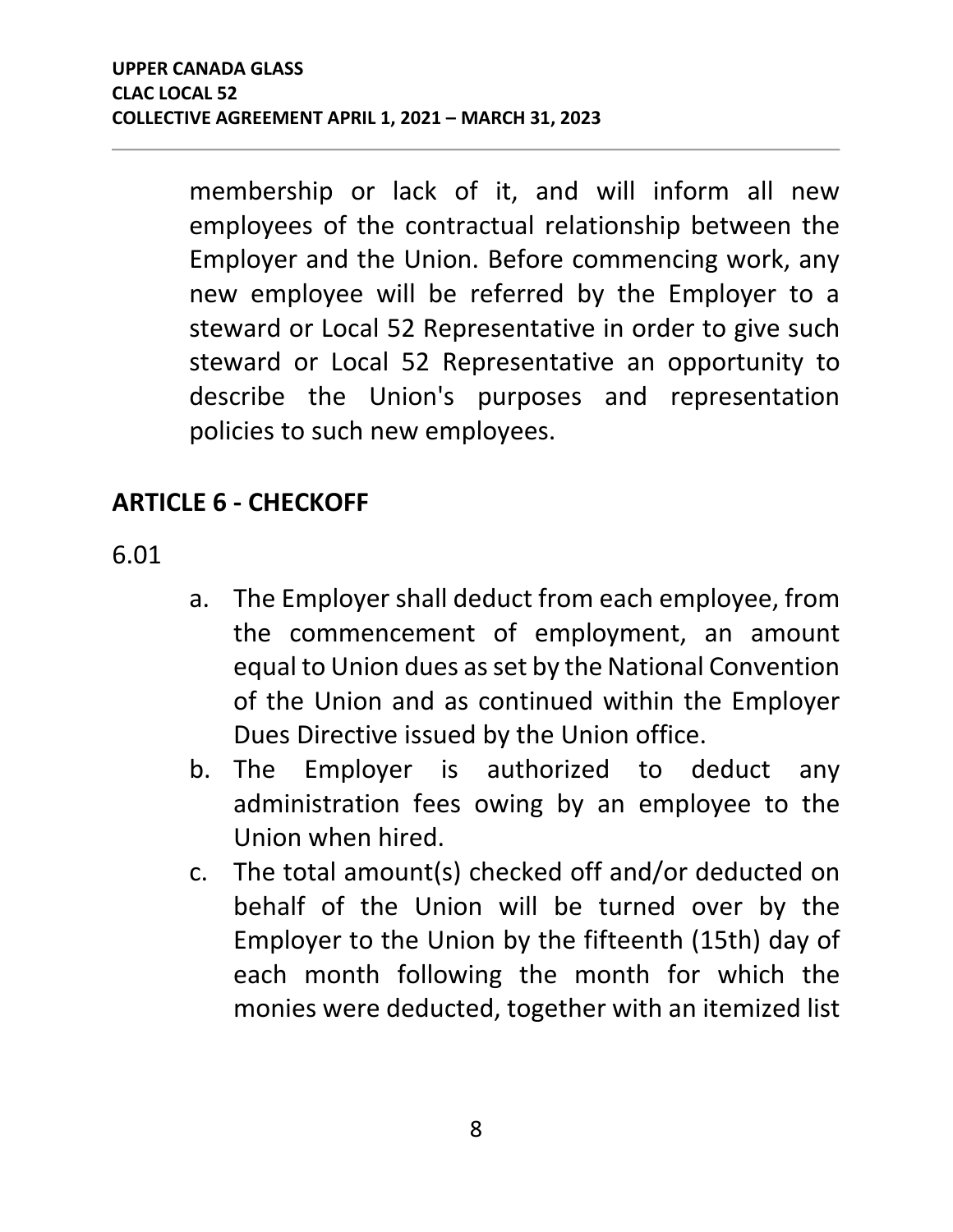of the employees for whom the deductions are made and the amount turned over for each.

6.02 Employees who cannot support the Union with their dues for reasons of conscience, as determined by the Union's internal guidelines of what constitutes a conscientious objection, may apply to the Union, in writing, to have their dues re-directed. Such application shall outline the nature of the conscientious objection.

## <span id="page-11-0"></span>**ARTICLE 7 - WAGES AND RATES OF PAY**

- 7.01 Wage schedules applicable to various job classifications are as set forth in Schedule "A" attached hereto and made part hereof.
- 7.02 Additional classifications may be established only by mutual agreement between the Employer and the Union during the term of this Agreement and the rates for same shall be subject to negotiation between the Employer and the Union.
- 7.03 The Employer agrees to pay three (3) hours of wages in the event that the employee who reports for work in the usual manner is prevented from starting work due to any cause not within his control. This clause shall not apply if the employee is prevented from starting work due to fire,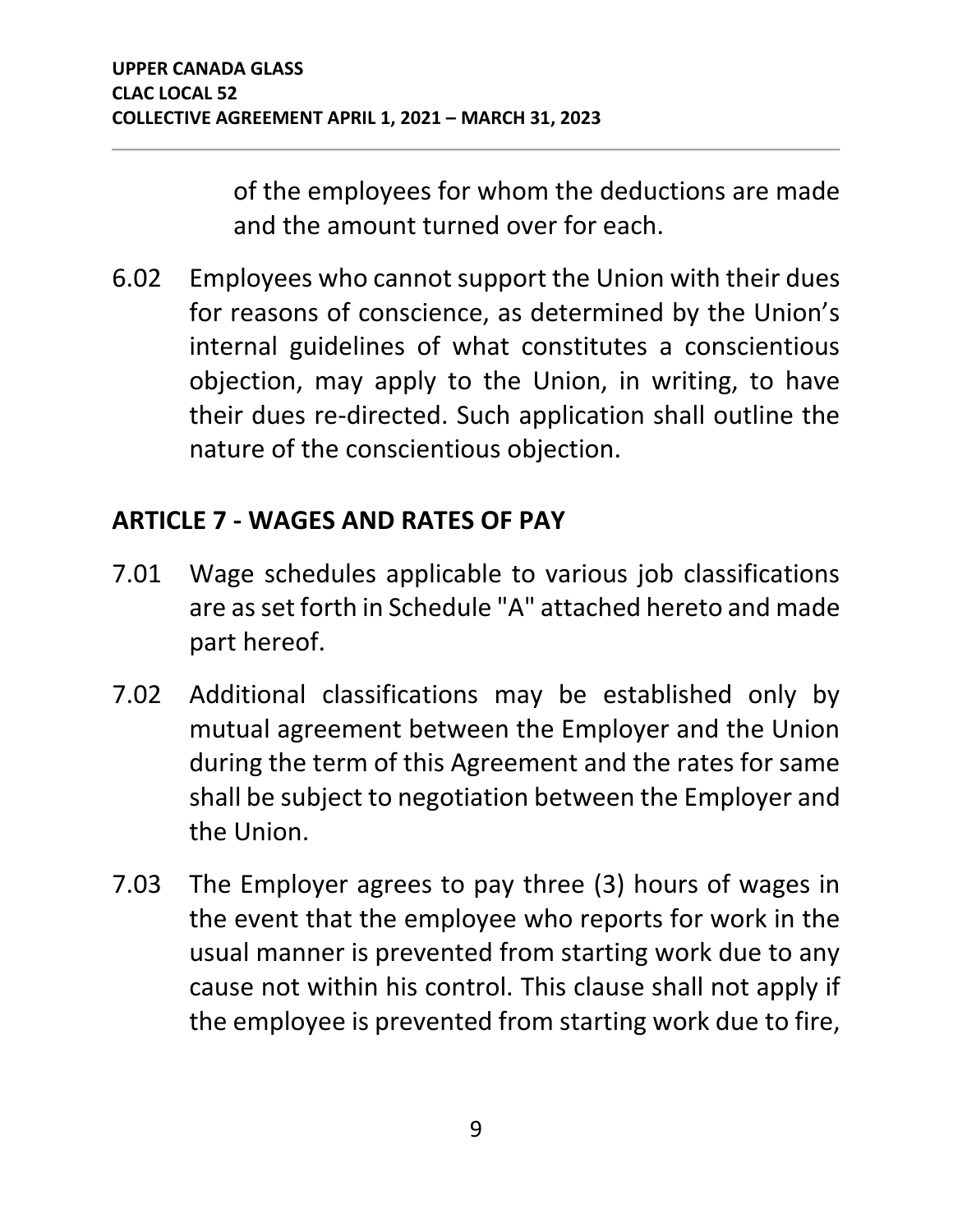lightning, power failure, storms or similar causes beyond the Employer's control that result in the stopping of work.

- 7.04 The Employer agrees to provide each employee with a year-to-date update sheet of all payroll amounts accrued (eg. wages, vacation, taxes, etc.) on a monthly basis.
- 7.05 Wages shall be paid by-weekly by direct deposit and shall be accompanied by a separate statement identifying both the Employer and employee deductions, outlining regular hours worked, the hourly rate, overtime hours worked, the total earnings pay period and the amount of each deduction and net earnings.

# <span id="page-12-0"></span>**ARTICLE 8 - OVERTIME AND SUNDAY LABOUR**

- 8.01 The regular workweek shall consist of five (5) eight (8) hour workdays, Monday to Friday inclusive.
- 8.02
- a. Employees who are required to perform work in excess of forty-three (43) hours per week shall be paid at the rate of time and one-half times  $(1\frac{1}{2}x)$  the regular rate of pay for such excess hours.
- b. Overtime hours worked by an employee shall be banked to the credit of the employee at the rate of one and one half (1½) hours banked for every hour of overtime worked. Overtime worked shall be shown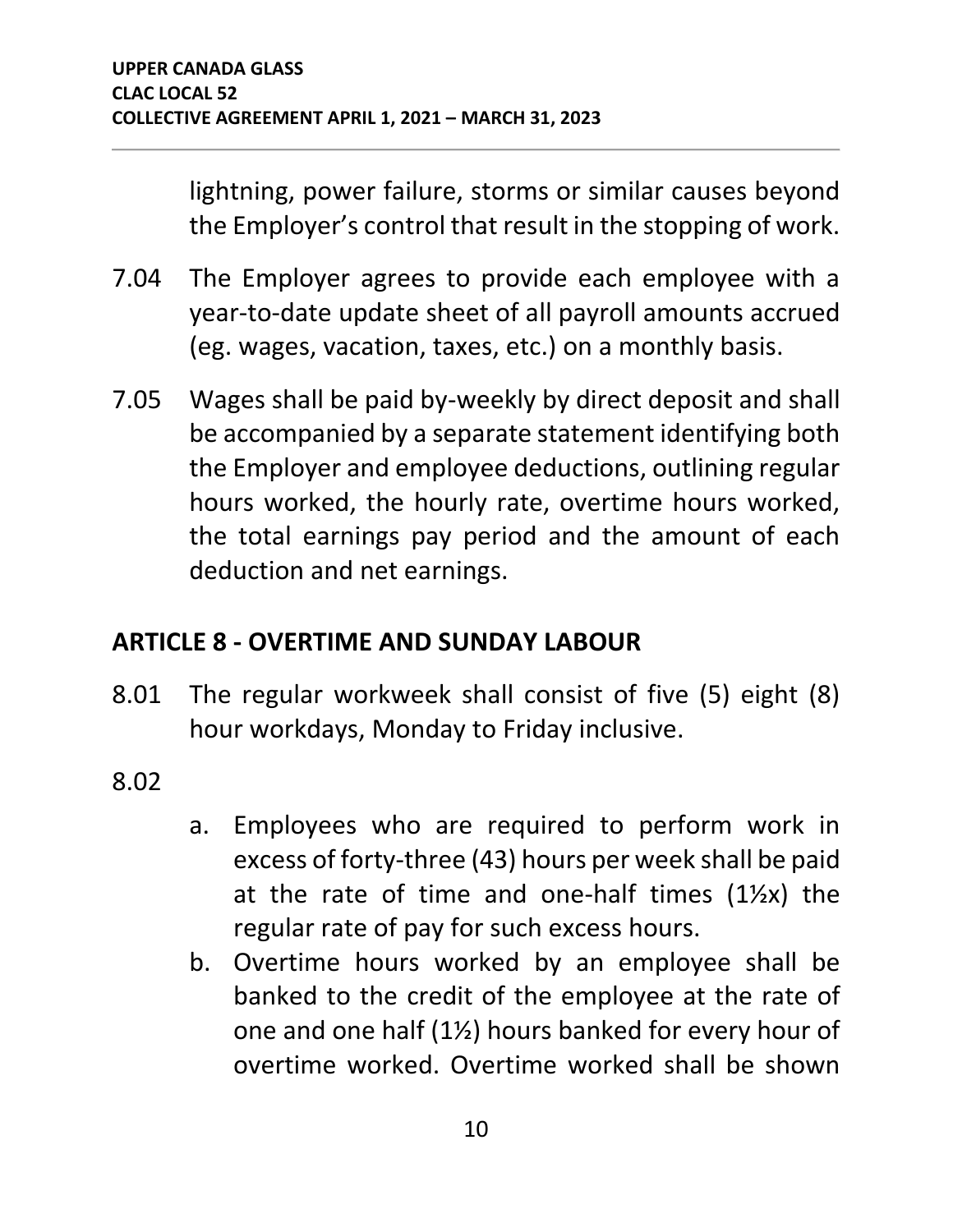with the employee's pay. Once an employee's bank reaches forty (40) hours, no additional overtime hours will be added, but will be paid with the employee's regular pay.

- c. In weeks in which the employee does not work forty (40) hours or more due to illness or shortage of work, the Employer shall pay the employee from his bank, on his regular paycheque, the difference between his hours worked and forty (40) hours. If an employee is receiving funds from a government program that would affect this Article, the employee may not be entitled to receive the pay from his bank on his paycheque for that pay period.
- d. An employee who leaves the employ of the employer shall be paid his remaining banked hours at his current rate of pay.
- e. Employees may require payout of the bank upon one day's notice in case of an emergency. In very unusual circumstances employees may require payout of half of their bank with a day's notice.
- 8.03 Employees who are required to perform work on Saturday shall be paid at the rate of one and one-half times (1½x) the regular rate of pay for such hours, irrespective of weekly hours.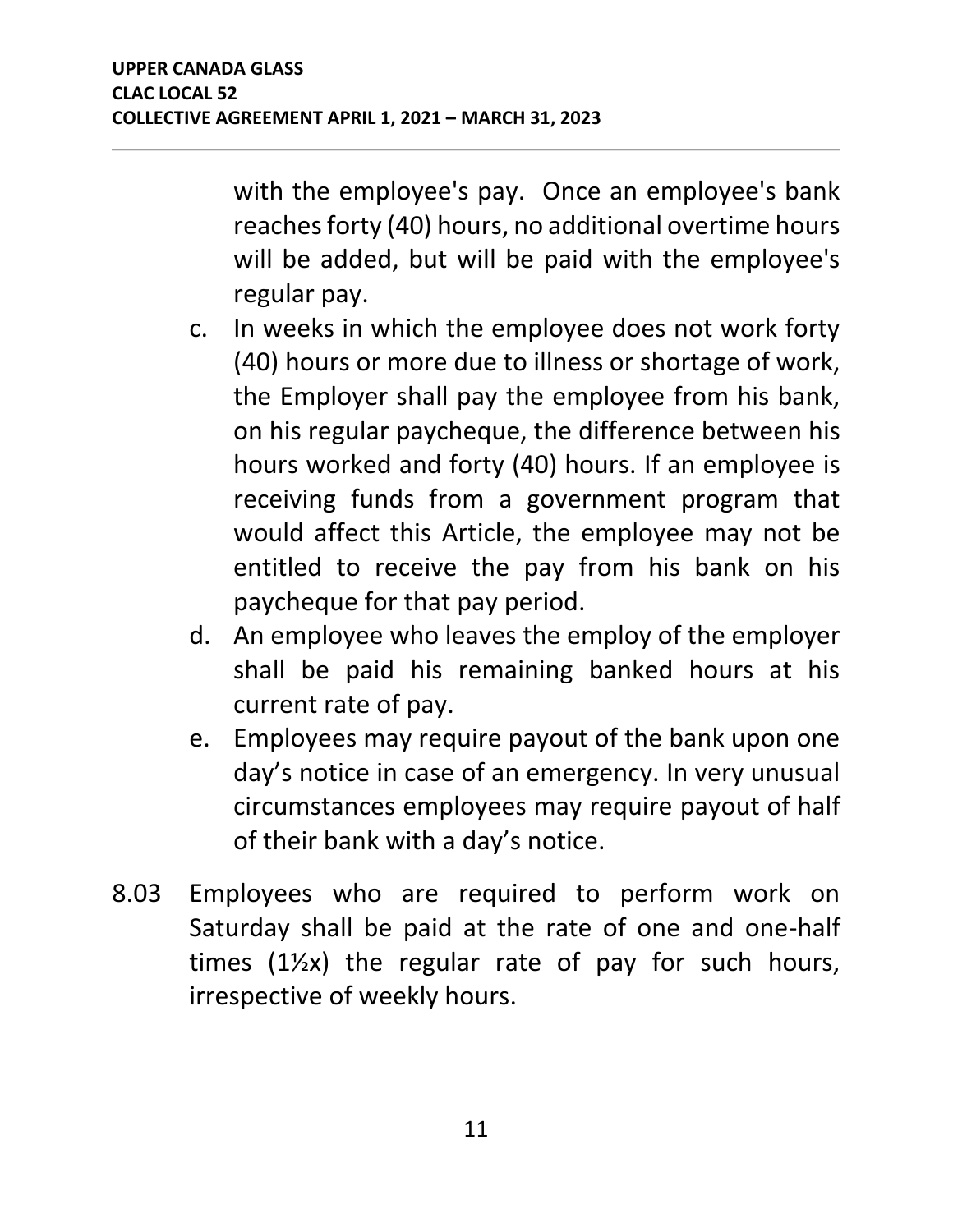- 8.04 There shall be no regular work done on Sunday. If extraordinary circumstances necessitate work on Sunday, and only if agreed upon by the Employer and the Union, time worked shall be paid at the rate of two (2) times the regular rate of pay for such hours, irrespective of weekly hours.
- 8.05 The minimum pay for call-outs is two (2) hours of overtime.
- 8.06 When an employee begins a shift between 4:00 p.m. and 6:00 p.m. he shall be paid straight time for each hour worked until 11:00 p.m. plus the value of one (1) additional hour's work. If the employee works past 11:00 p.m. he shall be paid overtime from that point on. For safety reasons, if the employee works past 2:00 a.m. he shall not work the following day shift. An employee may waive the overtime requirement for Saturday work up to one (1) time per month as an alternative to doing work at night. Wages for such Saturday work will include a ten percent (10%) premium.

#### <span id="page-14-0"></span>**ARTICLE 9 - VACATIONS AND VACATION PAY**

9.01 Employees who have completed one (1) year of service with the Employer shall receive three (3) weeks vacation with pay equal to six (6) percent of their annual gross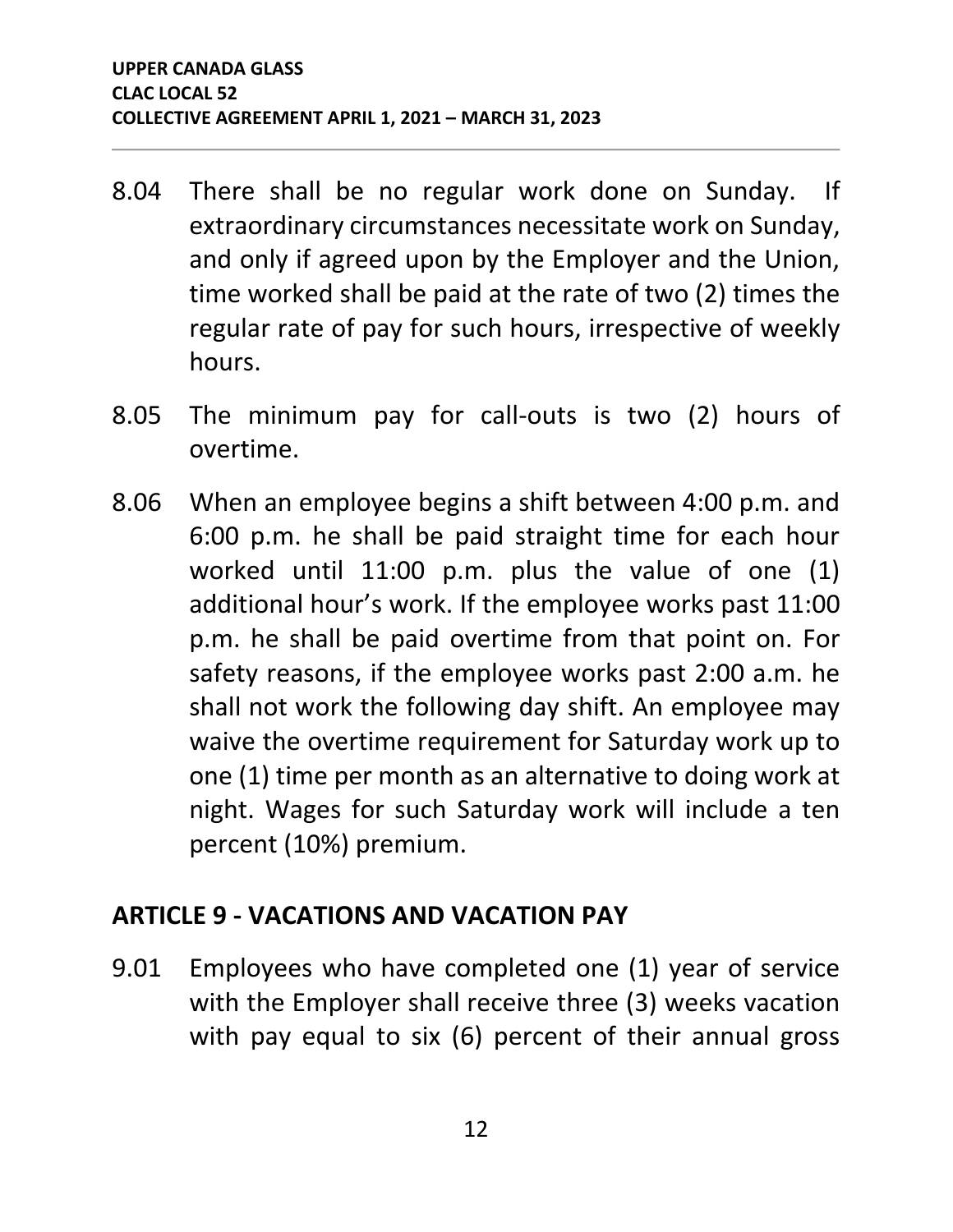earnings. A minimum of one thousand dollars (\$1,000.00) of vacation pay will be held by the company and paid out to the employee at the time of the employees main scheduled vacation.

- 9.02 Employees, after completing ten (10) years of service, will be entitled to the following:
	- 10 years 3 weeks vacation with pay equal to six percent (6%) of gross annual earnings;
	- 11 years 3 weeks + 1 day with pay equal to six point four percent (6.4%) of gross annual earnings;
	- 12 years 3 weeks + 2 days with pay equal to six point eight percent (6.8%) of gross annual earnings;
	- 13 years 3 weeks + 3 days with pay equal to seven point two percent (7.2%) of gross annual earnings;
	- 14 years 3 weeks + 4 days with pay equal to seven point six percent (7.6%) of gross annual earnings;
	- 15 years 4 weeks vacation with pay equal to eight percent (8%) of gross annual earnings.
- 9.03 The Employer will grant vacations at the times requested in the vacation seasons or period. The employees are entitled to take two (2) weeks of their annual vacation at their discretion; any additional time may have to be taken during the slack season. In order to prevent undue interference with the normal business requirements, it is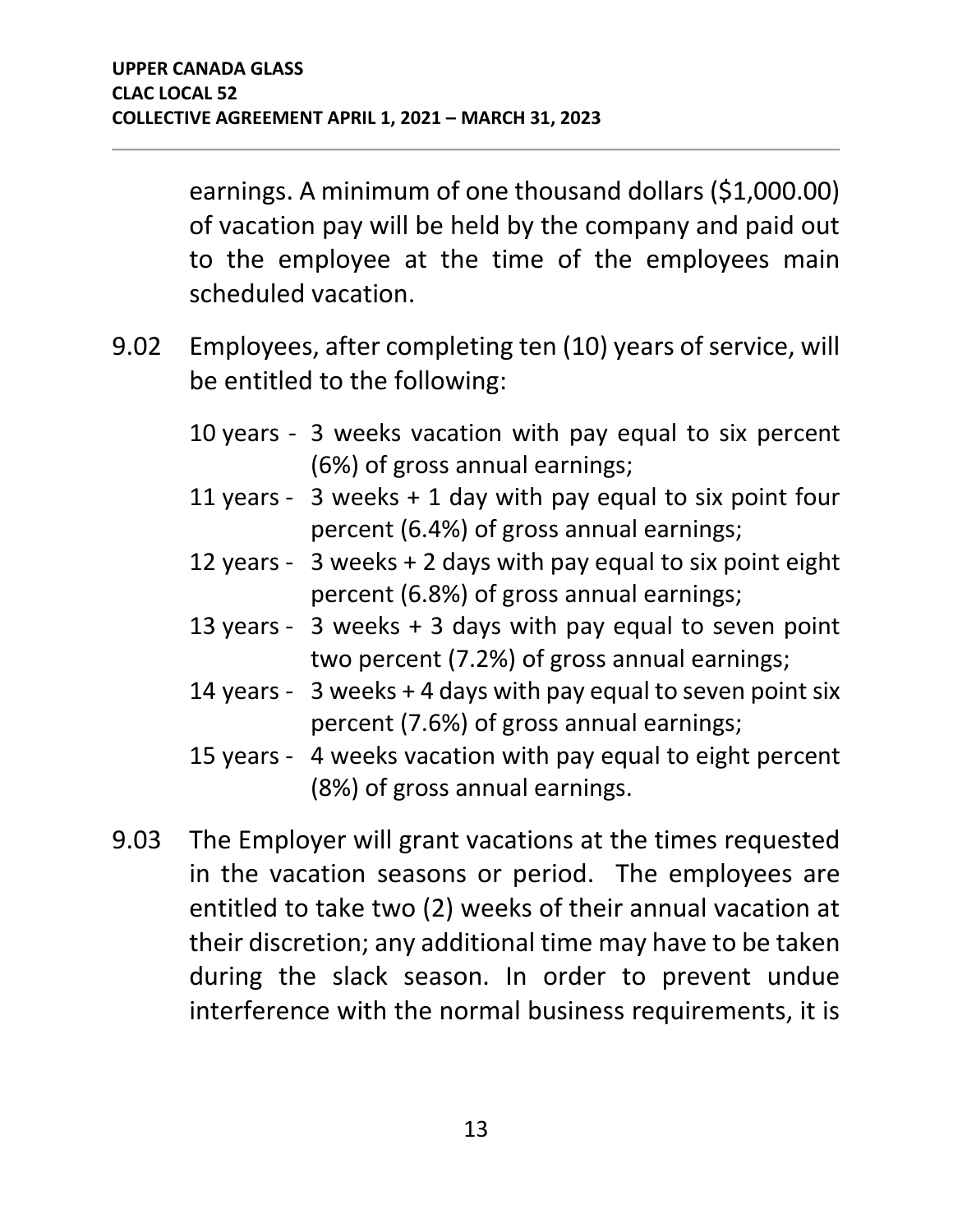understood and agreed that employees shall not take vacations simultaneously.

#### <span id="page-16-0"></span>**ARTICLE 10 - STATUTORY HOLIDAYS**

10.01 The Employer agrees to pay at regular rates of pay for eight (8) hours for the following nine (9) holidays:

> New Year's Day, Good Friday, Victoria Day, Canada Day, Civic Holiday, Labour Day, Thanksgiving Day, Christmas Day and Boxing Day.

> The parties agree that the Civic Holiday will be considered the public holiday as a substitution for Family Day.

> Any additional Holidays named by the Provincial or Federal governments will be recognized and added to the above list respectively.

- 10.02 If any employee is required to work on one of the above mentioned holidays, he shall be paid at the rate of one and one-half times  $(1)/2x$  the regular rate of pay, in addition to his holiday pay.
- 10.03 The provisions of Article 10.01 shall apply only to employees who: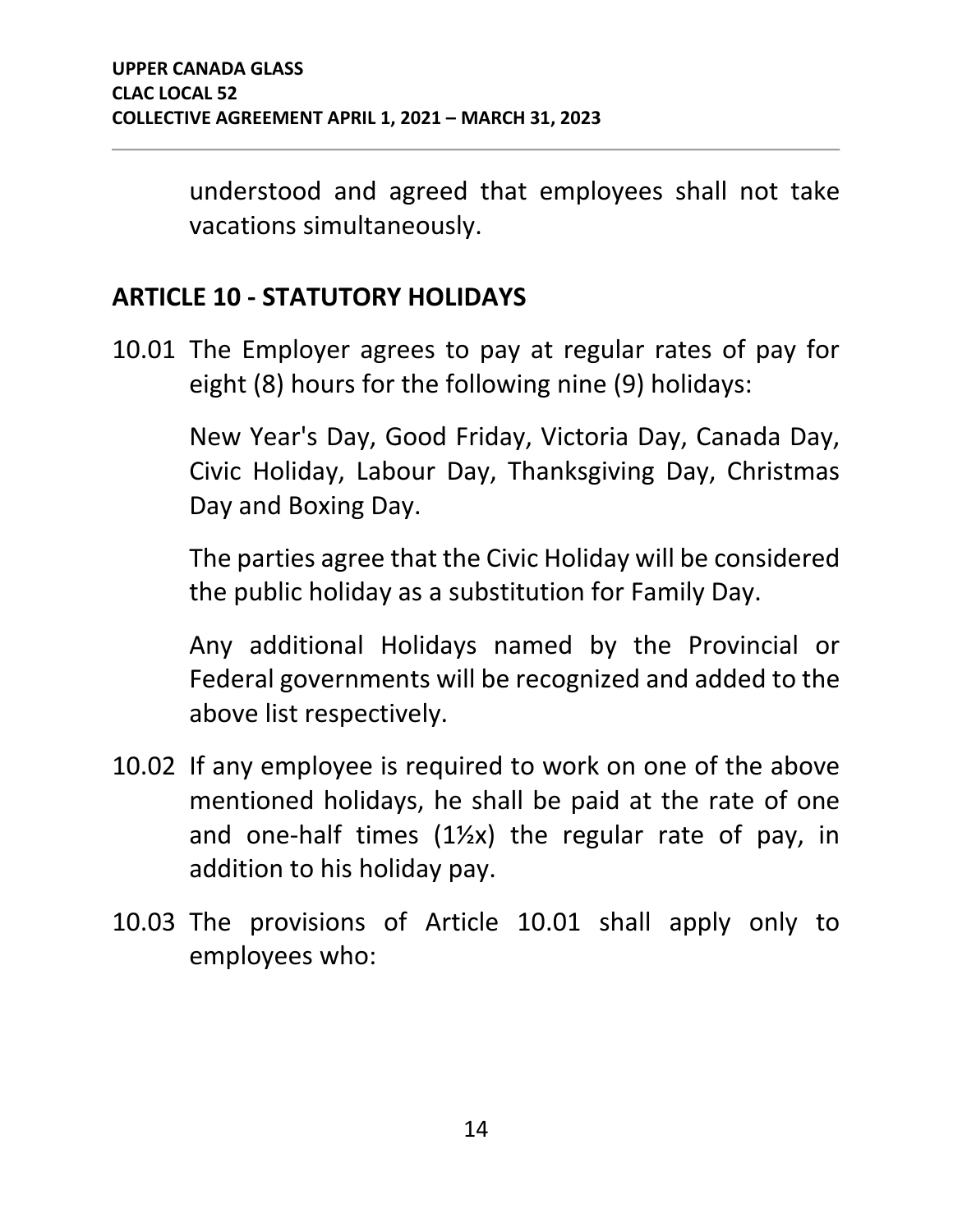- a. have not been absent from their work due to sickness or injury for a period longer than six (6) months immediately prior to the holiday;
- b. have worked or are available for work the regularly scheduled workday immediately preceding and the regularly scheduled workday immediately following the holiday. Any employee who is absent with the permission of the Employer on either or both of the qualifying days shall receive pay as aforesaid for such holiday, except in the case of extended leaves of absence;
- c. who have not been laid off for a period longer than thirty (30) calendar days immediately prior to the holiday.
- 10.04 When one of the above-mentioned holidays falls on a Saturday or Sunday, the day proclaimed shall be the day observed. If no other day is proclaimed, the employee shall be paid for the holiday in accordance with the conditions outlined in Article 10.01.
- 10.05 Should any paid holiday fall during the vacation period of an employee, he shall be paid for such holiday at the regular rate for eight (8) hours, in addition to his vacation pay.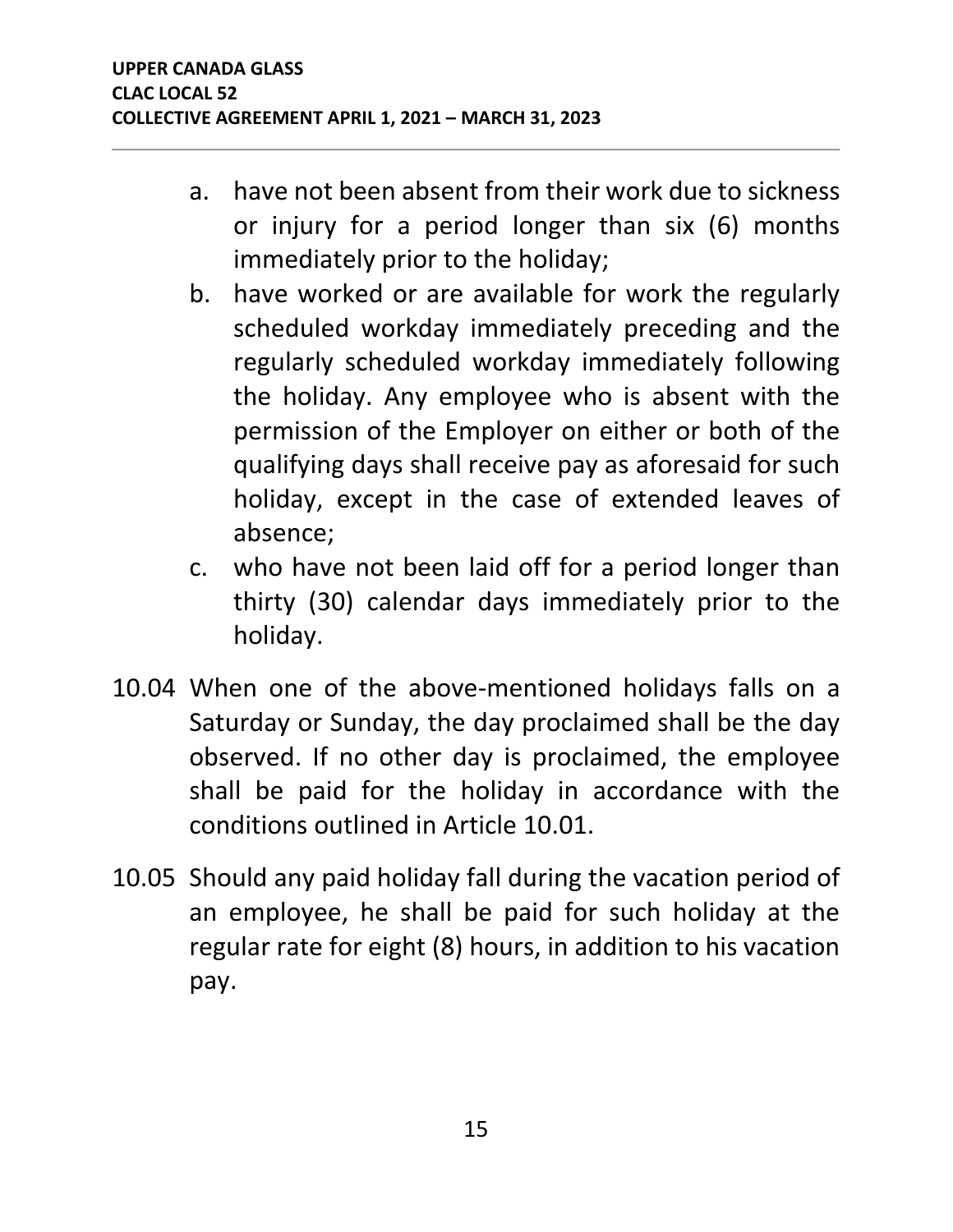- 10.06 For the purpose of calculating overtime, the paid holiday shall not be considered as time worked.
- 10.07 Part-time employees, who are working less than twentyfour (24) hours per week, may not be entitled to statutory holiday pay if they are receiving funds from a government program that would affect Article 10.01.

#### <span id="page-18-0"></span>**ARTICLE 11 - SENIORITY AND LAYOFFS**

- 11.01 Seniority of employees shall be recognized within their respective trade and job classifications. New employees shall be placed on the seniority list at the end of their probationary period and their respective seniority shall be dated back to the date of beginning of employment.
- 11.02 Seniority lists, the accuracy of which has been agreed to on behalf of the Union in writing shall be maintained at all times by the Employer and shall be available to the Union for inspection to the extent reasonably necessary for the Union to ascertain the seniority status of an employee within its jurisdiction.
- 11.03 An employee shall lose his seniority and shall be deemed to have quit for any of the following reasons:
	- a. if the employee voluntarily quits his employment;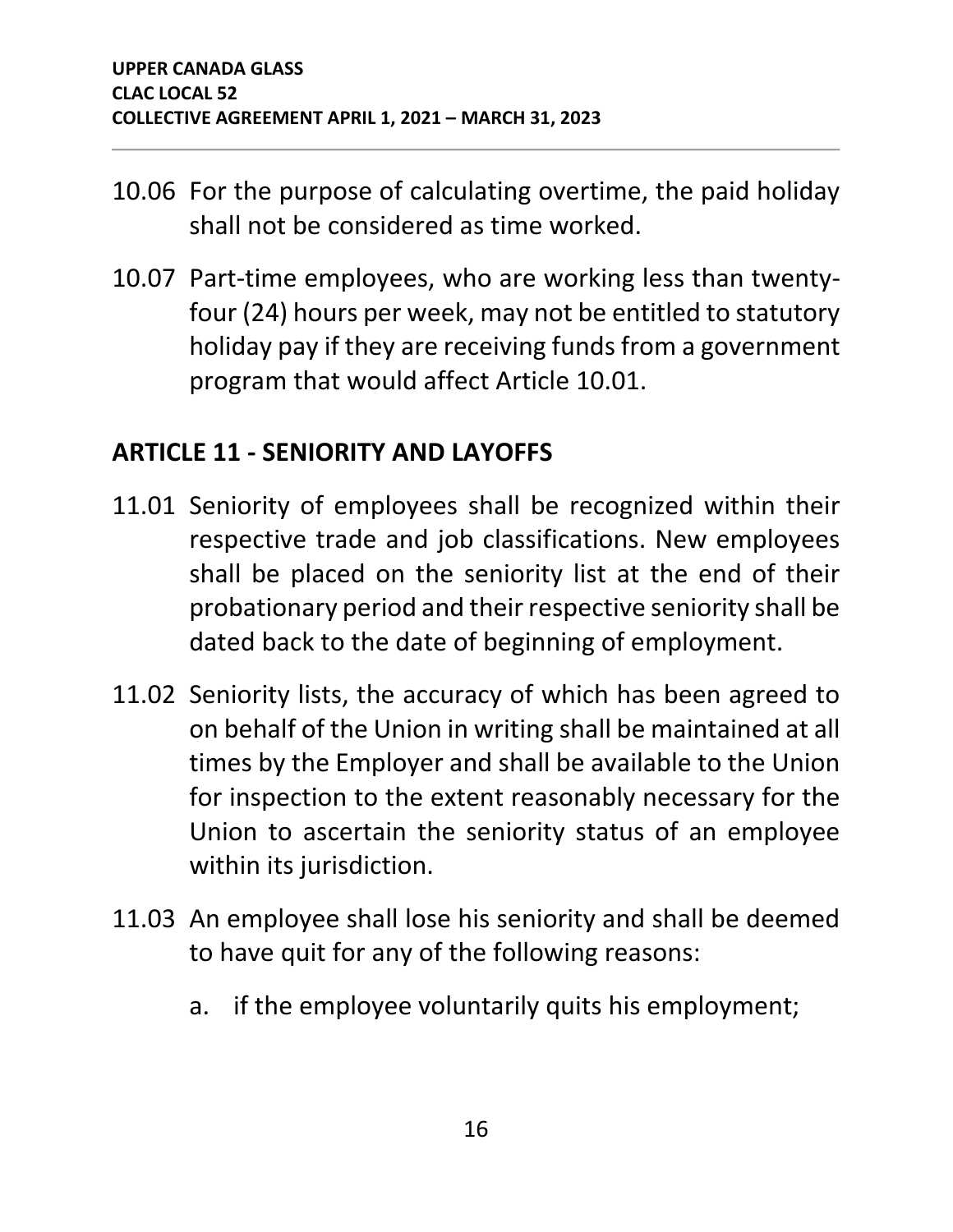- b. if the employee is discharged for a just cause and the discharge is not reversed through the grievance procedure;
- c. for failure to report to work following a layoff pursuant to the terms of Article 11.07;
- d. is absent from work for three (3) consecutive working days without notifying the Employer, unless a reason satisfactory to the Employer is given;
- e. is absent due to layoff or long-term disability, or both, which absence continues for more than six (6) months, except in the event that the employee is on Workers' Compensation and in the event of sickness when the employee has submitted satisfactory evidence of illness, in which cases a period of two (2) years shall apply;
- f. if the employee fails to report for work upon the termination of an authorized leave of absence, unless a reason satisfactory to the Employer is given, and is discharged as a result thereof, which discharge is not reversed through the grievance and arbitration procedure herein;
- g. if an employee utilizes a leave of absence for purposes other than those for which the leave of absence was granted.
- 11.04 When a reduction of the workforce is inevitable, probationary employees shall be laid off first. If further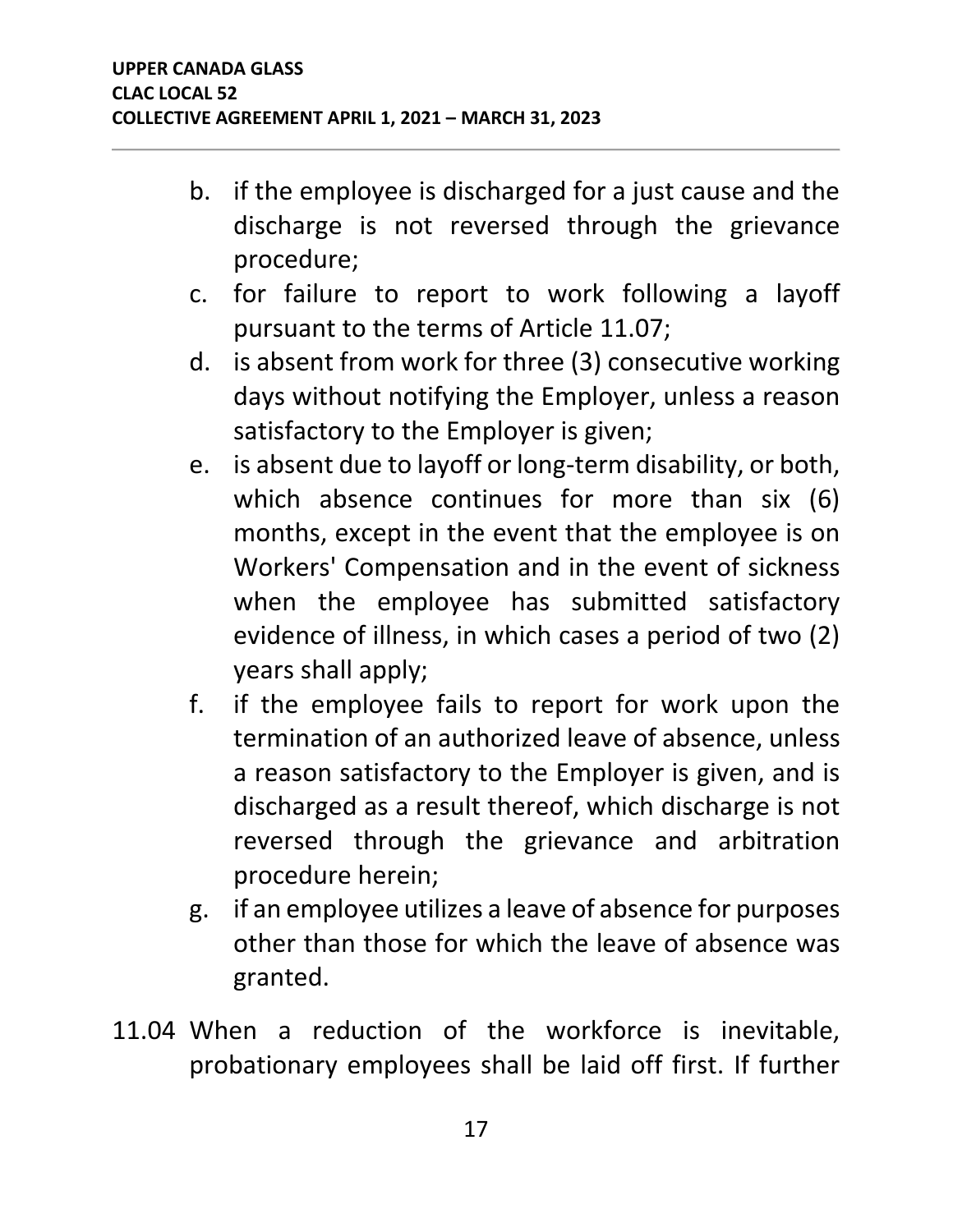reductions are necessary, the Employer shall determine the order of layoff in consultation with the union and in doing so, they shall be guided by the following considerations:

- a. seniority standings of the employees;
- b. ability of the employees to perform the work.

It is understood and agreed that no employee will be laid off if there is a fellow employee (or employees) of comparable seniority who is still entitled to vacation. In such a case the latter may be required to take up any remaining vacation to which he is entitled before others will be laid off.

- 11.05 The Employer shall give one (1) week's notice to the employees of the need for a layoff.
- 11.06 Any appeal in regard to a layoff must be taken up under the first step of the grievance procedure hereinafter set forth within five (5) workdays after the layoff took place.
- 11.07 Any employee laid off and recalled for work must return within one (1) workday when unemployed and within seven (7) workdays when employed elsewhere after being recalled, or make definite arrangements with the Employer to return.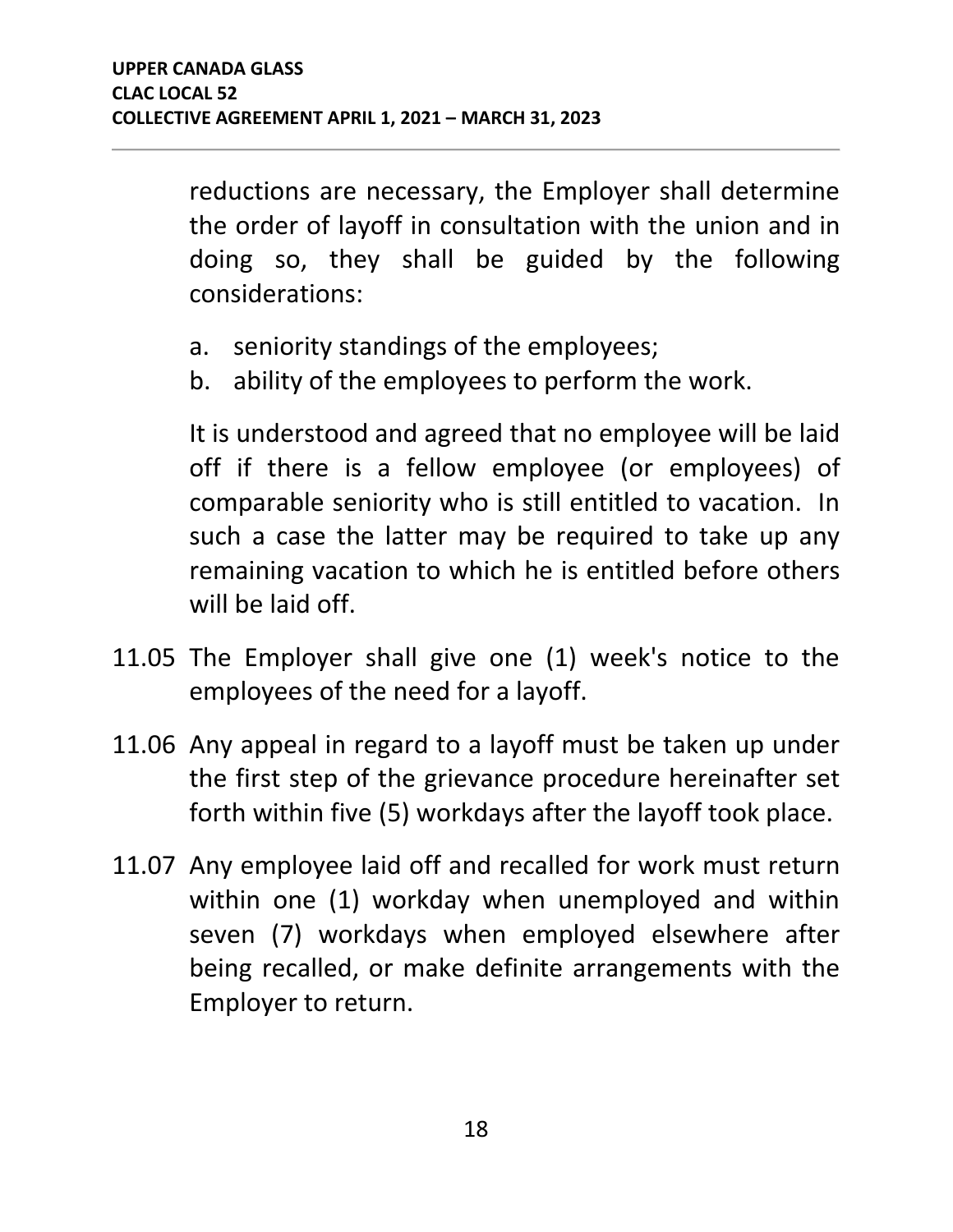11.08 Employees who terminate their employment or are laid off and who are re-hired or return to work within eighteen (18) months do not have to serve the probationary period and shall be credited with the seniority they had when they left.

## <span id="page-21-0"></span>**ARTICLE 12 - HEALTH INSURANCE**

- 12.01 In order to help protect employees and their families from the financial hazards of illness, the Employer agrees to pay seventy-five percent (75%) of the premium costs of the following coverage, for all employees who have completed one year of employment:
	- a. \$50,000.00 term life insurance for employees;
	- b. \$50,000.00 accidental death and dismemberment insurance rider for employees;
	- c. a prescription drug plan using a drug card with a ten percent (10%) deductible feature, for employees and dependents;
	- d. a dental care plan equivalent to Blue Cross #7, Rider #2, based on current ODA fee schedule, for employees and dependents;
	- e. extended health package, including semi-private hospital coverage, vision care coverage of up to three hundred dollars (\$300.00) per person biannually, psychiatric, chiropractic, outpatient and in-home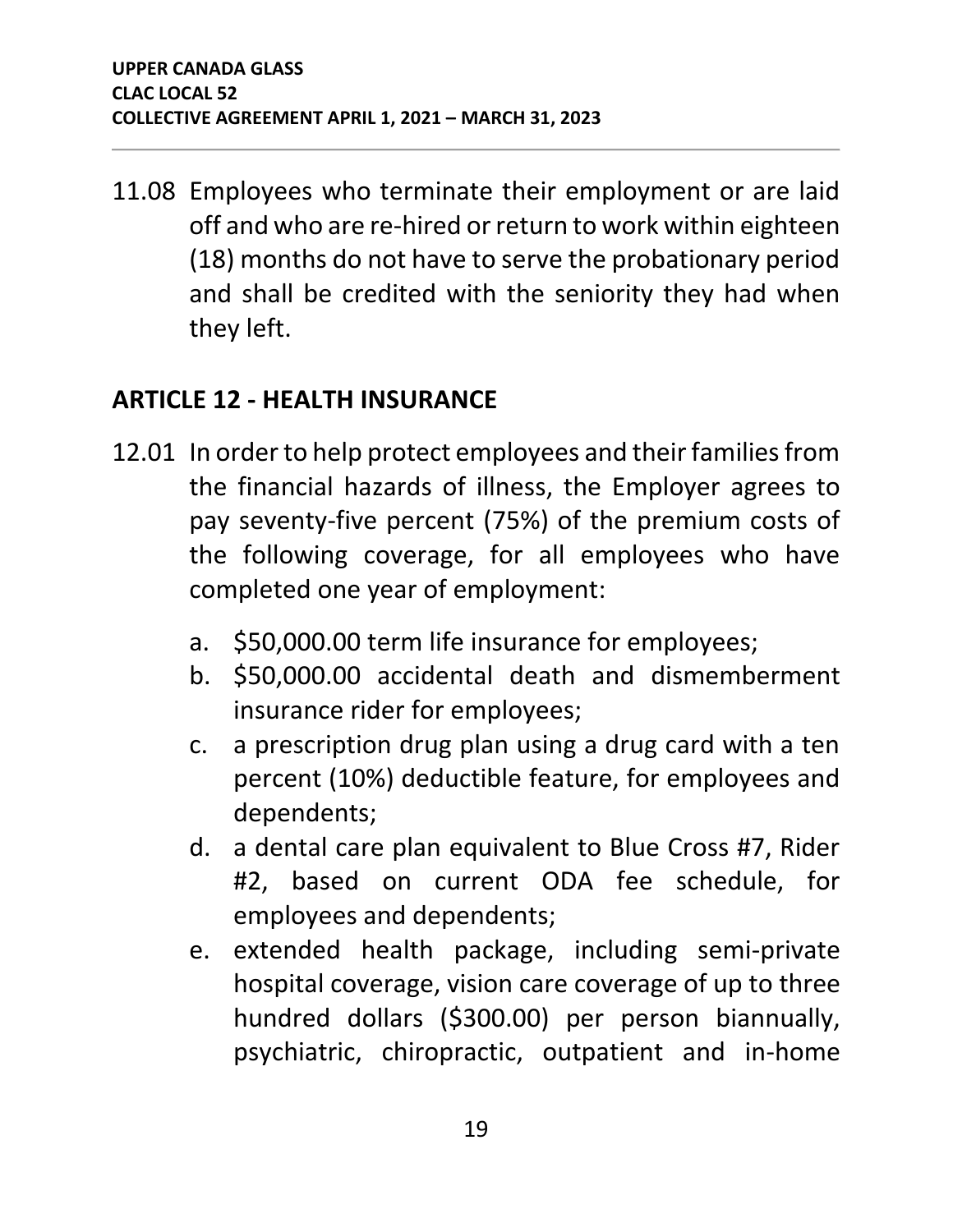care, with payment as outlined in contract with the carrier, for employee and dependents.

- 12.02 The Employer agrees to deduct and remit the monthly premium amount from each employee for a long-term disability insurance plan as instructed by the union benefit office.
- 12.03 It is understood that the premiums as aforementioned shall be remitted directly by the Employer and further, in the event of layoff or sickness of an employee, the Employer shall contribute and remit the premium for the month in which the layoff or sickness took place. Employees on layoff or sickness shall be allowed to contribute premium payment via the company.

# <span id="page-22-0"></span>**ARTICLE 13 - TRANSPORTATION AND TRAVEL TIME**

13.01 If an employee's motor vehicle is used for transportation to and from jobs, at the Employer's request, the owner shall be paid fifty-five cents (\$0.55) per kilometre for all such kilometres driven.

> An employee may refuse to transport company materials in his own motor vehicle if such materials would constitute a hazard such as an unstable load or if such materials would cause damage to his vehicle.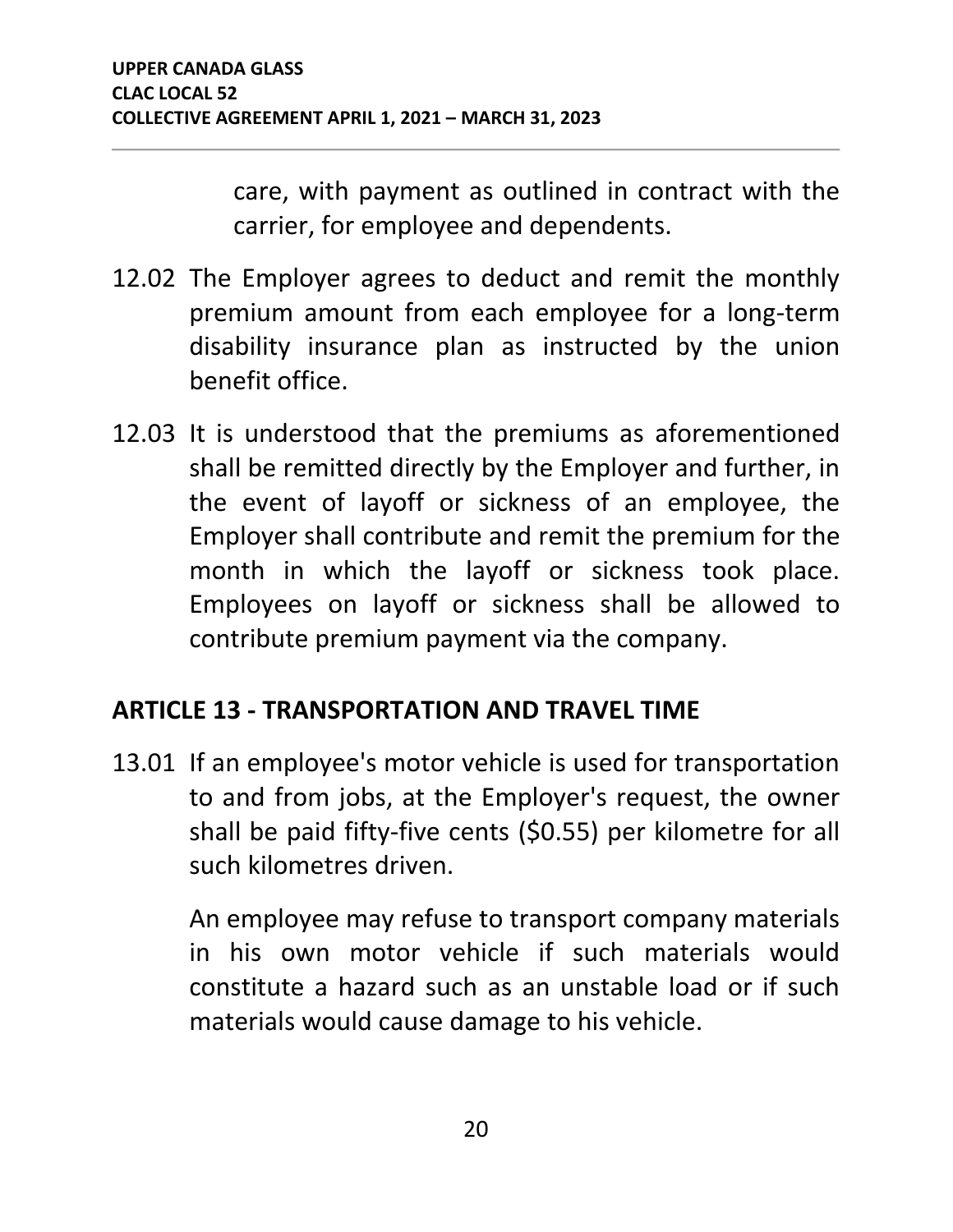- 13.02 Employees shall be obligated to travel together as much as possible to eliminate unnecessary car usage.
- 13.03 Employees shall be paid travel time, both ways, to any job. When an employee uses his own vehicle to travel to a job that is between 100 and 150 kilometres from the shop he will be paid travel time one way.

Employees who are required to stay away from their homes overnight will receive an allowance of fifty dollars (\$50.00) per day. The Employer will also pay for the reasonable costs for overnight lodging but shall not require more than two (2) employees to stay in an ordinary hotel room.

13.04 The Employer agrees to pay expenses for mileage and room and board on a weekly basis.

# <span id="page-23-0"></span>**ARTICLE 14 - DEFERRED AND CASH OUT PROFIT SHARING**

14.01 All employees who have worked with the Employer for a period of one (1) full year are entitled to an RRSP contribution. The Employer shall make the contribution to an employee designated RRSP prior to February 15 each calendar year. Such contributions shall equal five percent (5%) of the employee's gross annual wages (excluding taxable benefits) for the previous (calendar) year.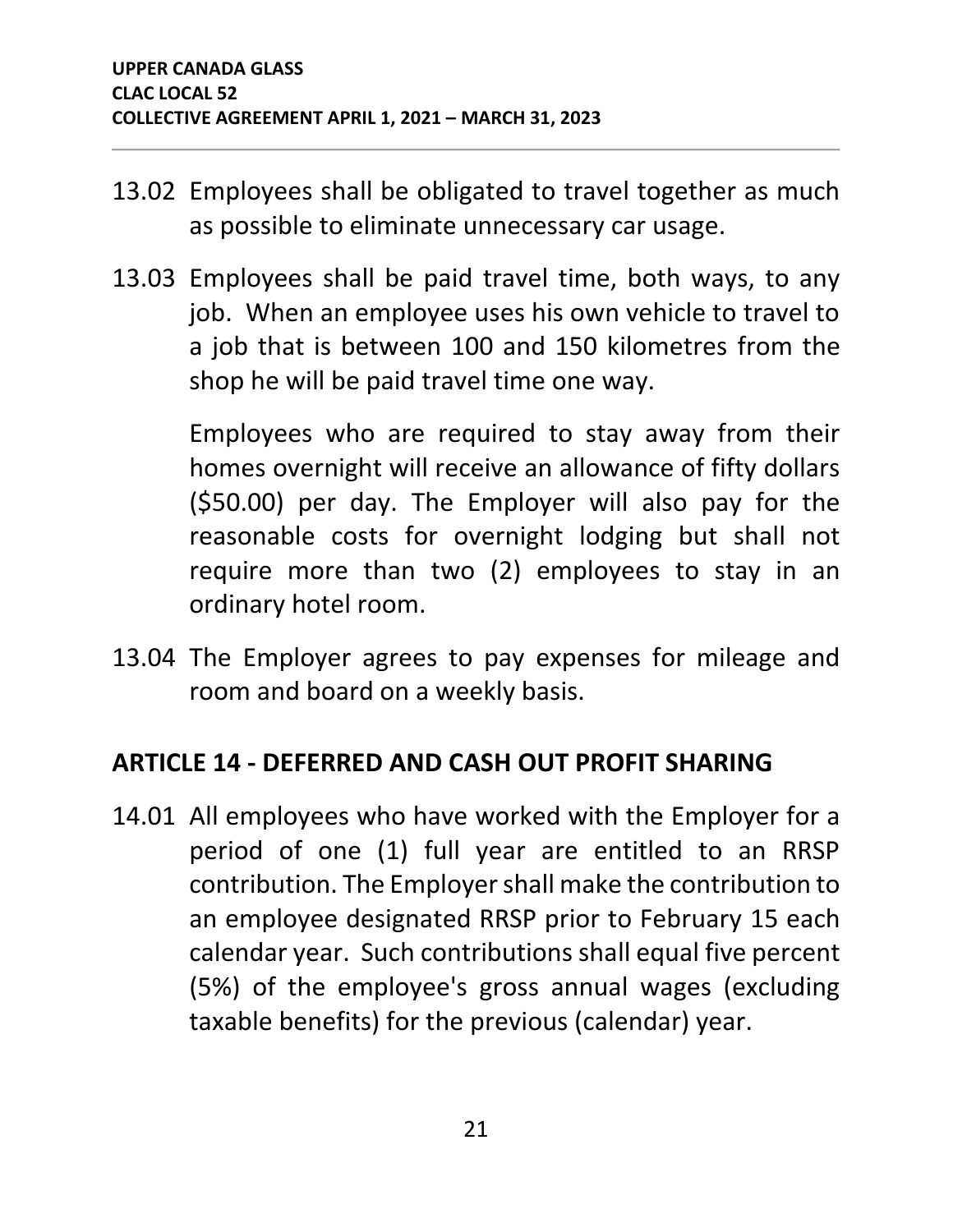14.02 The Employer shall enrol all employees with one (1) year seniority in a cash-out profit sharing plan. Employees with journeyman status shall be enroled with a full share once they have completed one (1) year seniority. All other employees with more than one (1) year but less than five (5) years of service shall participate on the basis of partial shares according to the following schedule:

| less than 1 year of service | - 0% share     |
|-----------------------------|----------------|
| 1-2 years of service        | - 20% share    |
| 2-3 years of service        | - 40% share    |
| 3-4 years of service        | - 60% share    |
| 4-5 years of service        | - 80% share    |
| 5 or more years of service  | $-100\%$ share |

14.03 Profits to be distributed in the cash profit sharing plan shall equal twenty percent (20%) of the Employer's pretax profits in the previous fiscal year. Before June 1 each year, the company auditor shall disclose to all eligible employees the Employer's federal tax return for the previous year. The auditor shall also report a figure equal to twenty percent (20%) of the Employer's pre-tax profits, as well as the number of eligible employee shares and the value per share. It is understood and agreed that eligible management employees shall also participate in the profit sharing plan on a one share per employee basis.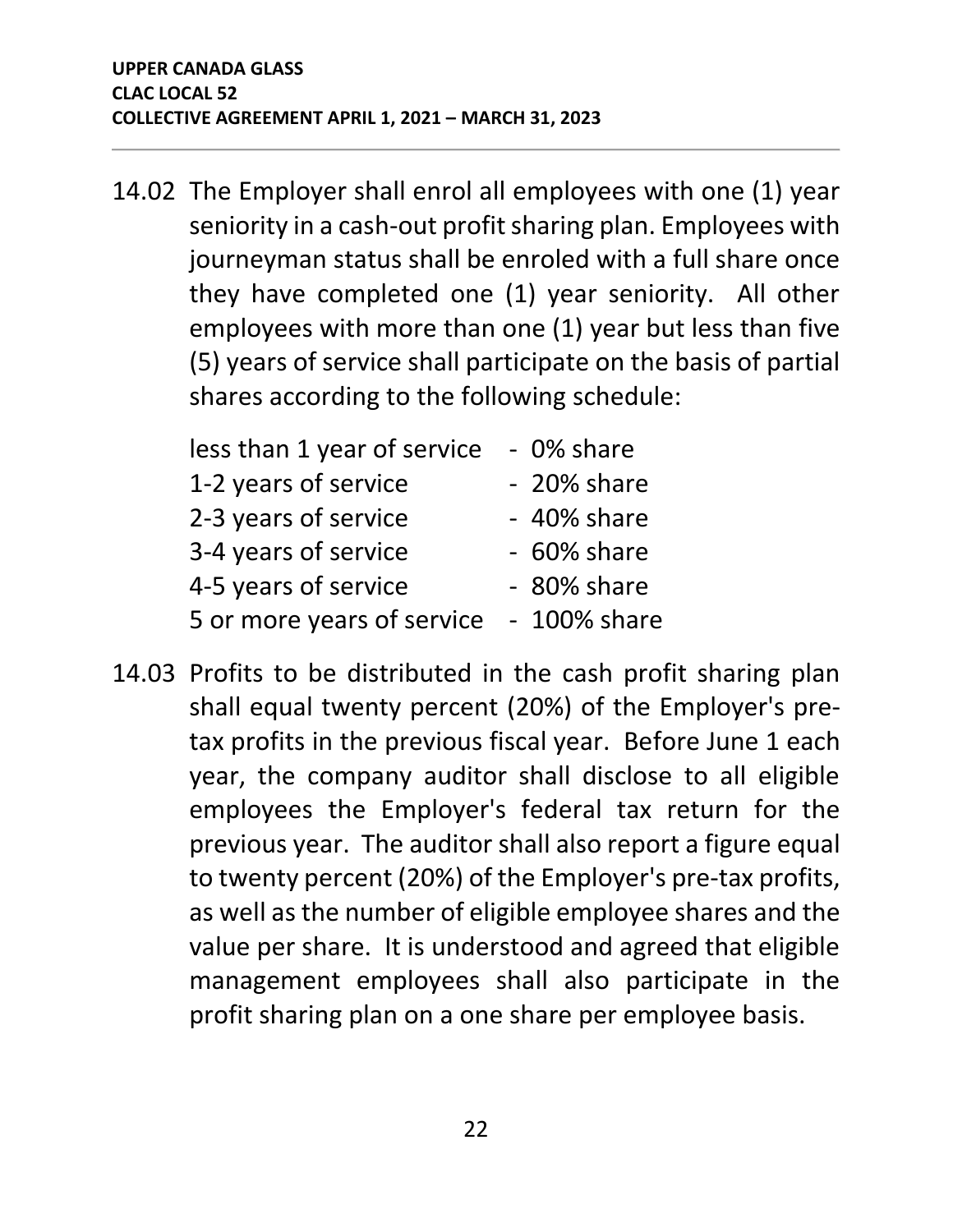- 14.04 On or by June 1 each year, all eligible employees shall be paid the cash value of their profit share, subject to the required tax deductions. Employees who so request at least one (1) week prior to June 1 may add all or part of their profit share to the deferred profit sharing plan outlined in Article 14.01. Regardless of whether the profit share is paid out or deferred, it shall be considered a part of the employee's gross annual wages for the purpose of Article 14.01. However, the parties agree that there shall be no vacation pay calculated on the cash-out profit share amount. Deferred profit sharing amount will be paid.
- 14.05 Employees who are enrolled in the cash-out profit sharing plan, and whose employment is terminated for any reason subsequent to their enrolment, or who are laid off, shall be eligible to share in profits made during the year in which their employment was terminated or interrupted. Such employees shall receive one-twelfth  $(1/12<sup>th</sup>)$  of their normal entitlement for every month during which their employment continued beyond the 15th of the month. Such entitlements shall not be paid out until the profit sharing payout date indicated in Article 14.04. Such employees shall be obligated to keep their current address on file with the Employer in order to be notified of their profit share at the appropriate time.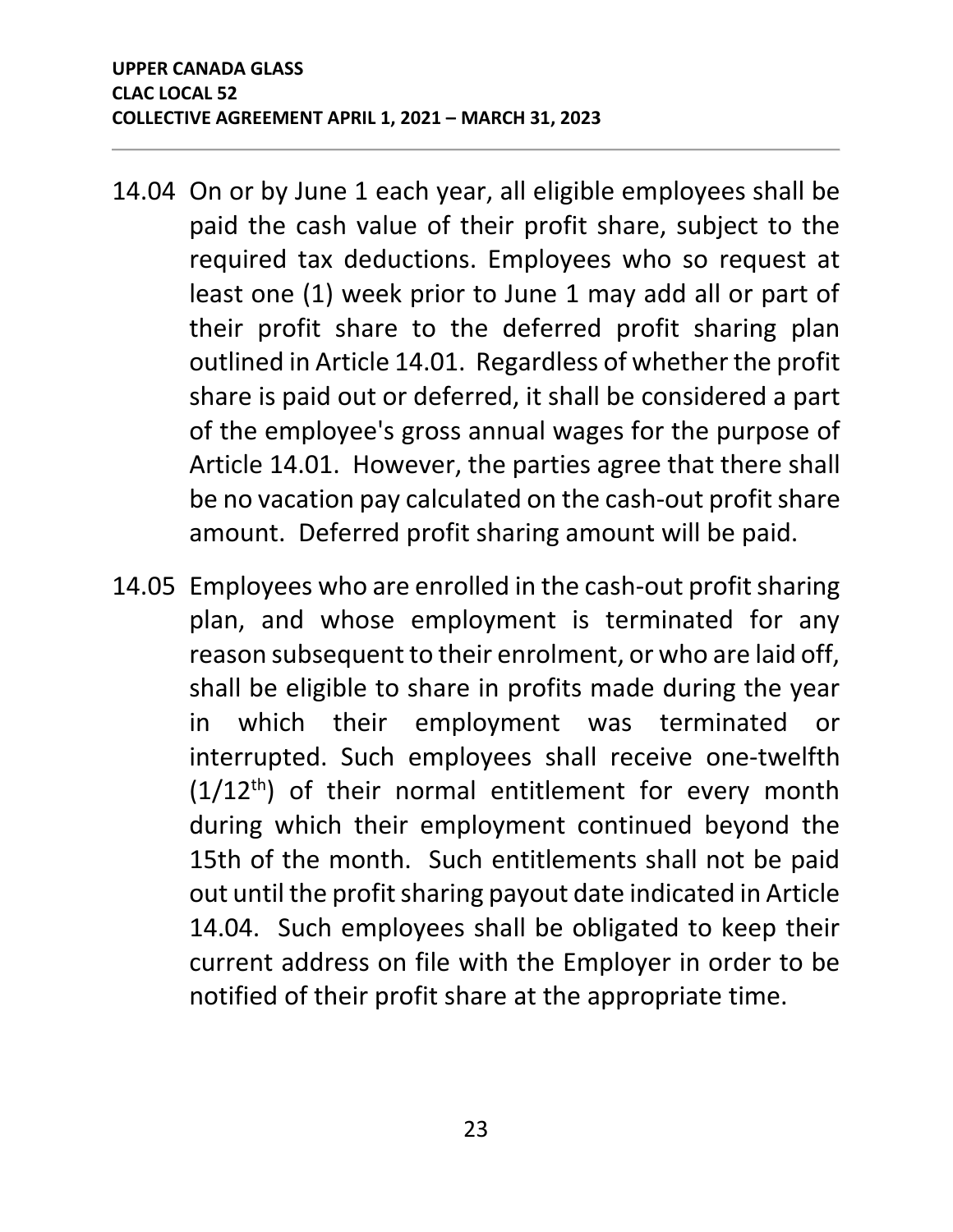For the purpose of this article, employment shall be defined as time spent actively working for the company and shall exclude the six (6) months retention of seniority for recall purposes while on layoff specified under article 11.03 (e).

14.06 Employees shall provide the Employer yearly, before February 1st with a written direction for the purpose of having the Employer remit the employees portion of the profit share to an RRSP account of the employee's choice. Monies will not be disbursed without a written direction and all disbursements shall be disbursed without a written direction and all disbursements shall be to RRSP's only (subject to 14.01). Both spouses must sign the direction where applicable.

# <span id="page-26-0"></span>**ARTICLE 15 - PROTECTIVE EQUIPMENT AND TOOLS**

- 15.01 The employees shall wear safety hats if required in their duties, to be furnished free of charge by the Employer.
- 15.02 All protective equipment supplied by the employer shall remain the property of the Employer.
- 15.03 All tradesmen shall supply their own tools, except power tools. The Employer agrees to replace worn-out or broken tools, provided the broken or worn-out tools are returned to the Employer. The Employer agrees to cover, within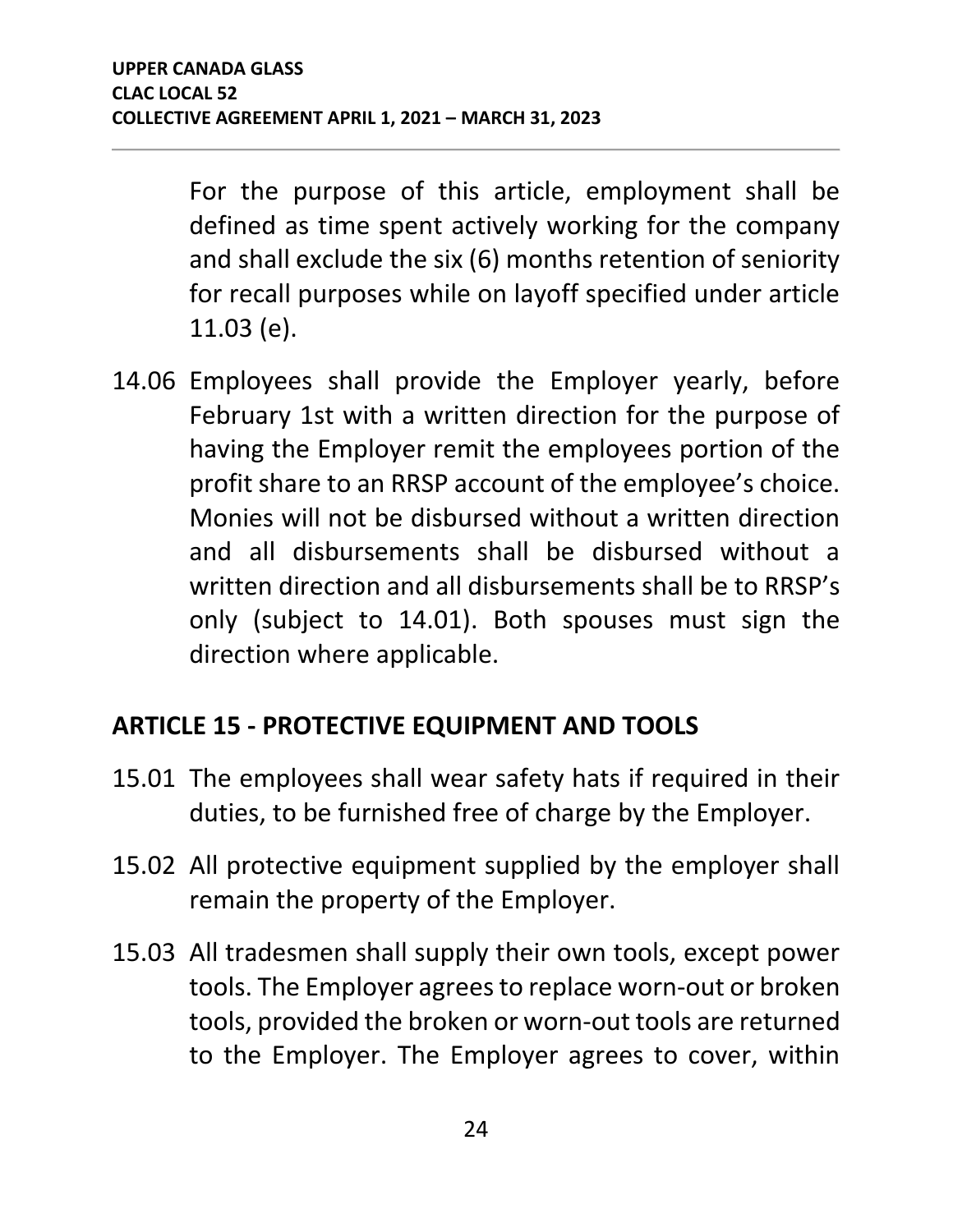reason, the cost of repairs to the employees' personal cordless drills for damage caused by use in service of the employer.

- 15.04 The Employer agrees to pay each full-time employee up to three hundred dollars (\$300.00) including taxes as a boot allowance by April 1 of each year upon the presentation of a receipt for safety boots by an employee.
- 15.05 The Employer agrees to provide each employee with at least six (6) months seniority, a two hundred and fifty dollars (\$250.00) uniform allowance every six (6) months, paid by May 1 and November 1 each year. Additionally the Employer will provide employees with five (5) golf shirts, and five (5) short and long sleeve shirts. In alternating years beginning with spring 2007, each employees shall receive a spring jacket (preferably weather proof) followed by a winter carhart jacket.

# <span id="page-27-0"></span>**ARTICLE 16 - EDUCATION AND TRAINING**

- 16.01 The Employer shall contribute fifteen cents (\$0.15) per hour to the CLAC Education Training Fund, for all hours worked by all employees.
- 16.02 Contributions to the Fund will be used by the Union to assist members in exercising their right to work and have access to job sites, to educate and instruct members in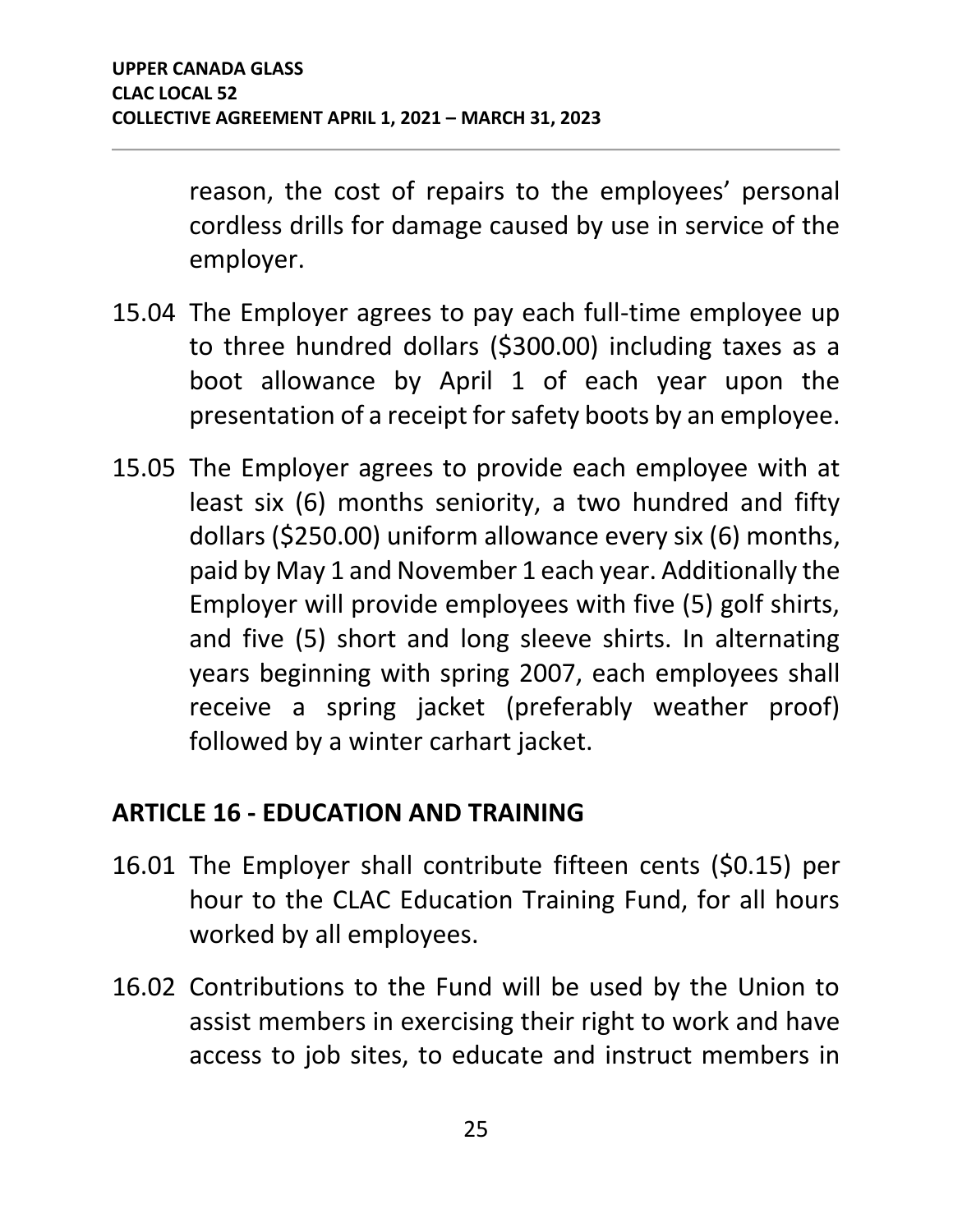the competent and safe practice of their trade, and to instruct stewards in the practice of progressive labour relations on behalf of the members.

#### <span id="page-28-0"></span>**ARTICLE 17 - INDUSTRY FUND**

- 17.01 Beginning April 1, 2011 the Employer shall contribute to the Union's industry fund ten cents (\$0.10) per hour for each hour worked by each employee covered by this Agreement and shall remit such contributions to the Union by the 15th of the month following the month in which the contribution is made. It shall be sent to the local union's regional office along with the remittance for union dues as set out in Article 6.01.
- 17.02 The industry fund is used to promote the CLAC model of open shop unionized construction representation. This affected by industry development, focusing on owners and purchasers of construction services, advocating at municipal and provincial government, representing open shop union principles at industry conferences and events, and advising the union leaders, including staff and stewards of opportunities and means to promote the CLAC model. The fund is used as determined by the union to strengthen the position of the union, its members and contractors.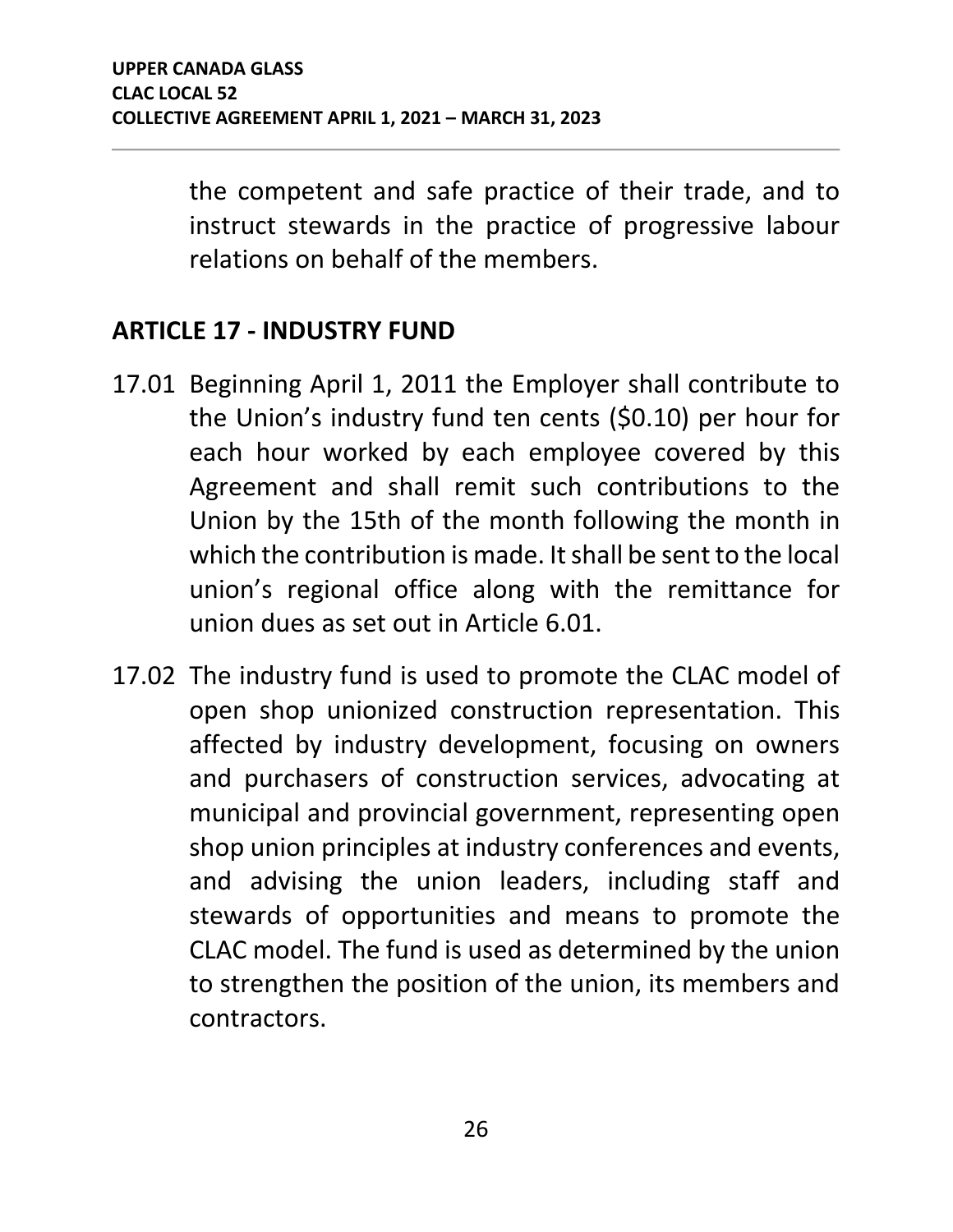17.03 The industry fund is not used to fund a grievance or any legal proceeding against any contractor signatory to CLAC or an affiliated local.

#### <span id="page-29-0"></span>**ARTICLE 18 - REST PERIODS**

18.01 There shall be two (2) rest periods (or coffee breaks) with pay of ten (10) minutes duration each, daily, one in the morning and one in the afternoon.

# <span id="page-29-1"></span>**ARTICLE 19 - LEAVES OF ABSENCE**

- 19.01 The Employer shall grant leaves of absence without pay and without loss of seniority rights for the following reasons for a maximum period of one (1) month:
	- 1. Marriage
	- 2. Sickness
	- 3. Death in the immediate family
	- 4. Union activity other than this establishment
- 19.02 The above shall not preclude extensions for personal illness where it is established in an application prior to the expiration of the leave of absence that such request for extension is justified.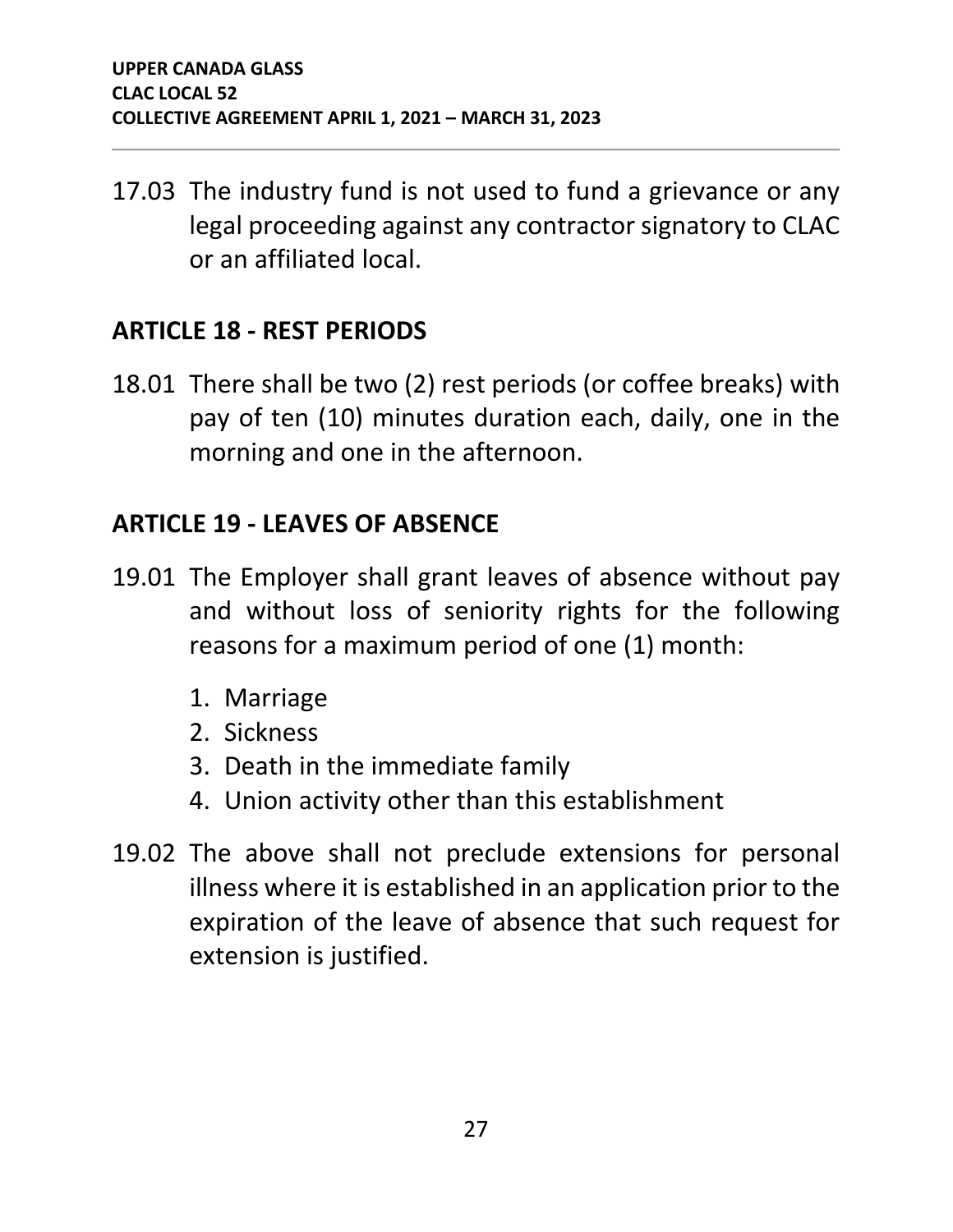- 19.03 If an employee is bereaved of a member of his immediate family, the employee shall be granted a three (3) day leave with pay.
- 19.04 The immediate family in this Article shall mean: grandparents, mother, father, mother-in-law, father-inlaw, brother, sister, wife, brother-in-law, sister-in-law, children and grandchildren of the employee.
- 19.05 The Employer agrees to pay for the first two (2) days of jury duty. It is understood that employees are expected to report to work if a day of jury duty ends early. The Employer will deal with situations on a "case-by-case" basis where employees are required to serve more than two (2) days of jury duty.

# <span id="page-30-0"></span>**ARTICLE 20 - GRIEVANCE PROCEDURE**

- 20.01 The parties to this Agreement recognize the stewards and the Local 52 Representatives specified in Article 3 as the agents through which employees shall process their grievances and receive settlement thereof.
- 20.02 The Employer or the Union shall not be required to consider or process any grievance which arose out of any action or condition more than five (5) workdays after the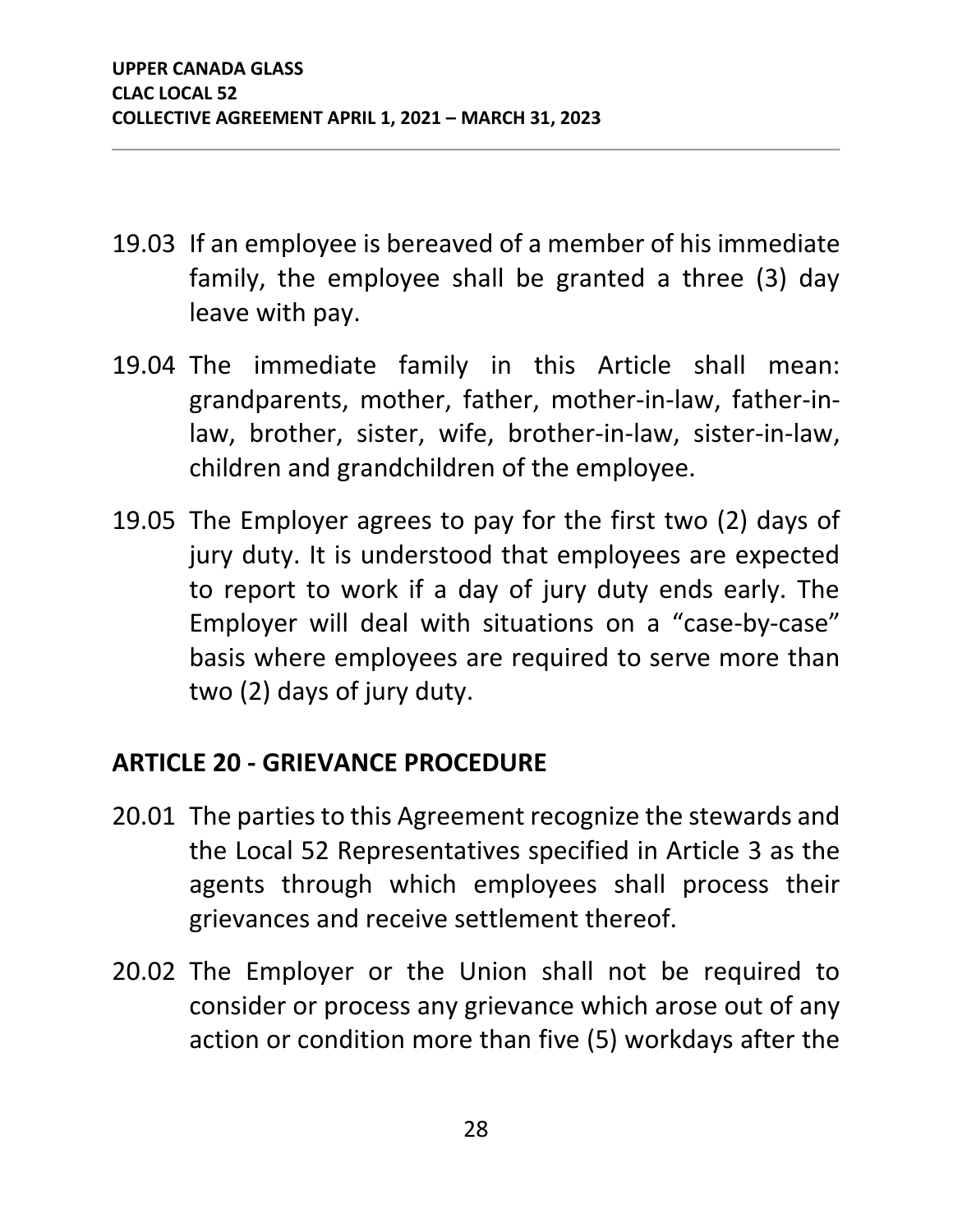subject of such grievance occurred. If the action or condition is of a continuing or recurring nature, this limitation period shall not begin to run until the action or condition has ceased. The limitation period shall not apply to differences arising between the parties hereto relating to the interpretation, application or administration of this Agreement.

- 20.03 A "Group Grievance" is defined as a single grievance, signed by a steward or a Local 52 Representative on behalf of a group of employees who have the same complaint. Such grievances must be dealt with at successive stages of the grievance procedure commencing with Step 1. The grievors shall be listed on the grievance form.
- 20.04 A "Policy Grievance" is defined as one which involves a question relating to the interpretation, application, or administration of this Agreement. A policy grievance may be submitted by either party to arbitration as outlined under Article 19, thus by-passing Steps 1 and 2. Such policy grievance shall be signed by a steward or a Local 52 Representative, or in case of the Employer's policy grievance, by the Employer or his representative.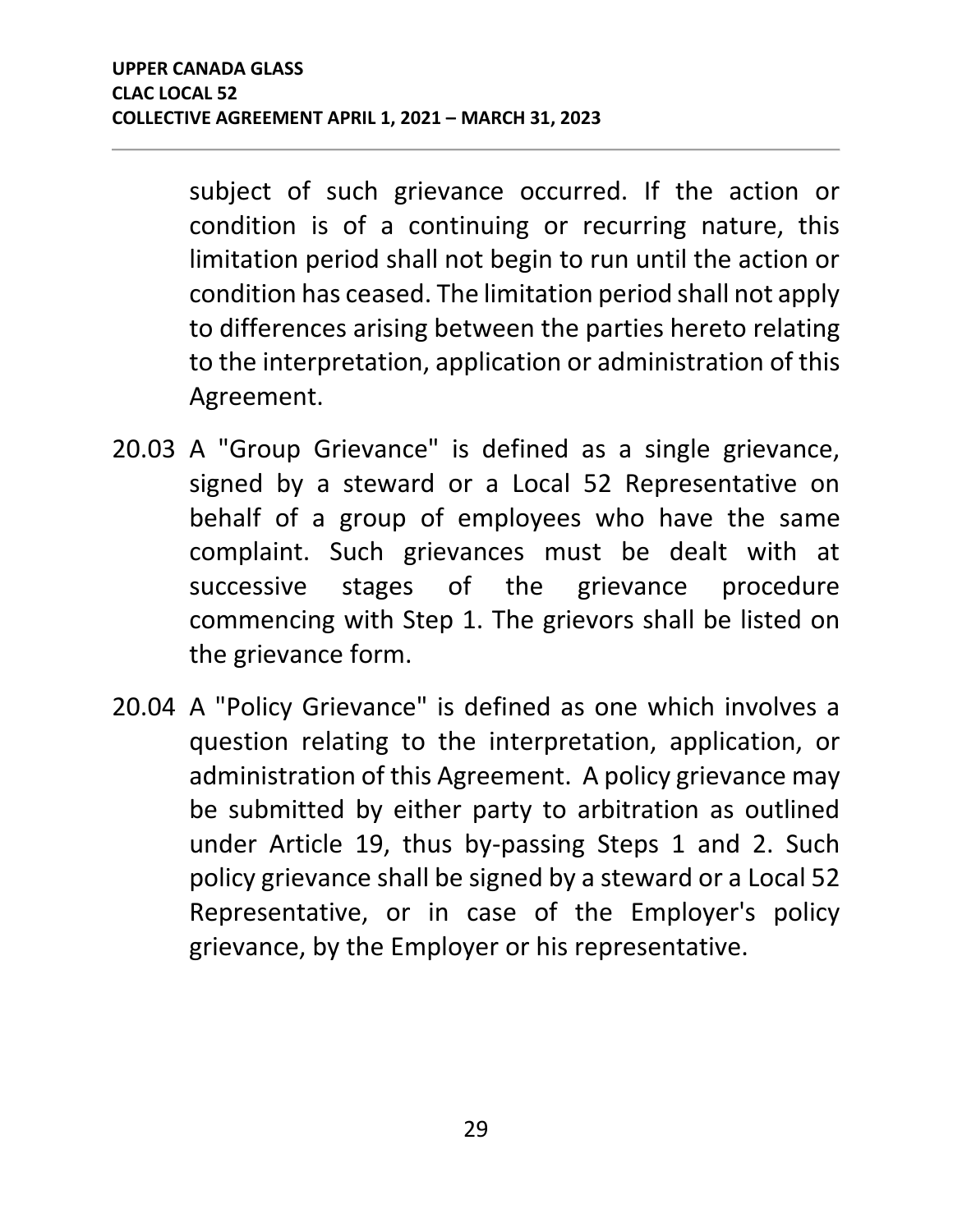#### 20.05 **Step 1**

Any employee having a grievance will, accompanied by a steward or a Local 52 Representative, submit the same to his immediate supervisor within five (5) working days of the act or condition causing the grievance. This supervisor will deal with the grievance not later than the third workday following the day upon which the grievance is submitted and will notify the grievor and the Local 52 Representative of his decision in writing.

## **Step 2**

If the grievance is not settled under Step 1, a Local 52 Representative may within five (5) workdays of the decision under Step 1, or within five (5) workdays of the day this decision should have been made, submit a written grievance to the Employer. The parties shall meet to discuss the grievance within one (1) week after the grievance has been filed. The Employer shall notify the grievor and the Local 52 Representative of his decision in writing within three (3) workdays following the said meeting.

# <span id="page-32-0"></span>**ARTICLE 21 - ARBITRATION**

21.01 If the parties fail to settle the grievance at Step 2 of the grievance procedure, the grievance may be referred to arbitration under the following procedure.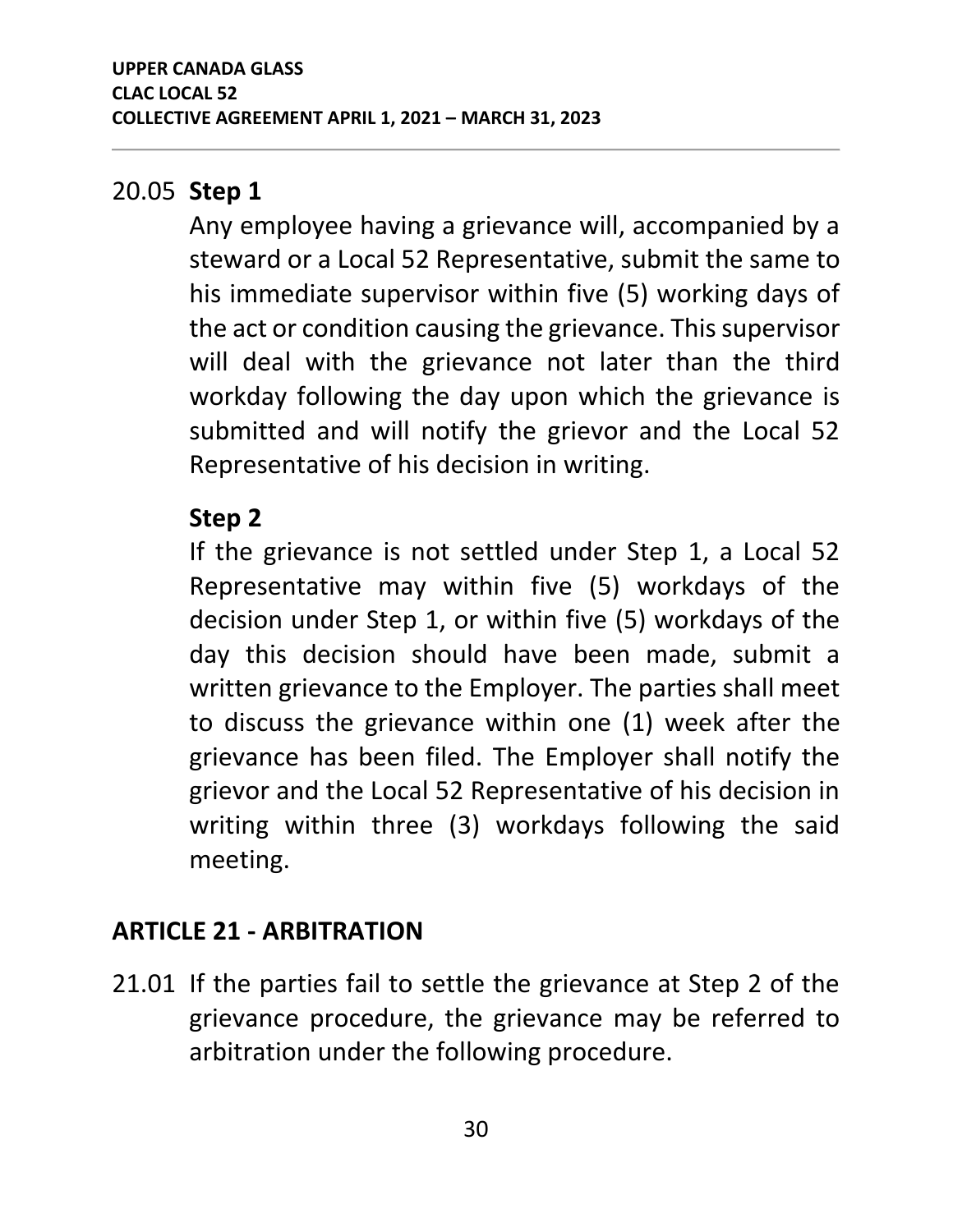- 21.02 The party requiring arbitration must serve the other party with written notice of desire to arbitrate within fourteen (14) days after receiving the decision given at Step 2 of the grievance procedure.
- 21.03 If a notice of desire to arbitrate is served, the two parties shall each nominate an arbitrator within seven (7) days of service and notify the other party of the name and address of its nominee. The two arbitrators so appointed shall attempt to select, by agreement, a chairman. If they are unable to agree upon a chairman within seven (7) days of their appointment, either party may request the Minister of Labour to appoint an impartial chairman.
- 21.04 No person may be appointed as chairman who has been involved in an attempt to negotiate or settle the grievance.
- 21.05 The decision of a majority is the decision of the arbitration board, but if there is no majority the decision of the chairman of the arbitration board governs.
- 21.06 Notices of desire to arbitrate and of nominations of an arbitrator shall be served personally or by registered mail. If served by registered mail, the date of mailing shall be deemed to be the date of service.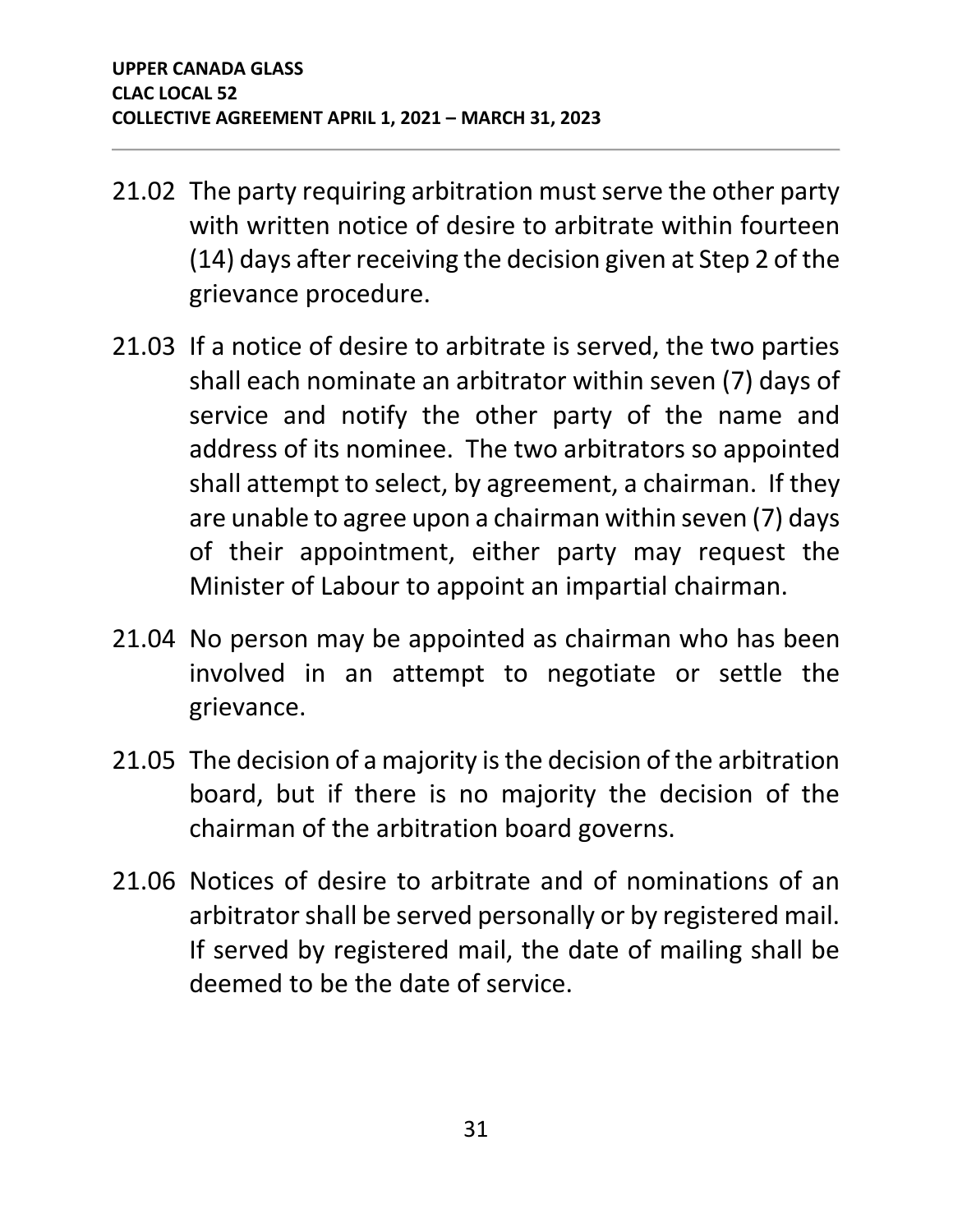- 21.07 If a party refuses or neglects to answer a grievance at any stage of the grievance procedure, the other party may commence arbitration proceedings and if the party in default refuses or neglects to appoint an arbitrator in accordance with Article 20.03, the party not in default may, upon notice to the party in default, appoint a single arbitrator to hear the grievance and his decision shall be final and binding upon both parties.
- 21.08 It is agreed that the arbitration board shall have the jurisdiction, power and authority to give relief for default in complying with the time limits set out in Articles 20 and 21 where it appears that the default was owing to a reliance upon the words or conduct of the other party.
- 21.09 An employee found to be wrongfully discharged or suspended will be reinstated without loss of seniority and with back pay calculated at hourly rates times normal working hours, day rates times normal working days, or average earnings, less any monies earned, or by any other arrangement which is just and equitable in the opinion of the arbitration board.
- 21.10 Where the arbitration board is of the opinion that there is proper cause for disciplining an employee, but considers the penalty imposed too severe in view of the employee's employment record and the circumstances surrounding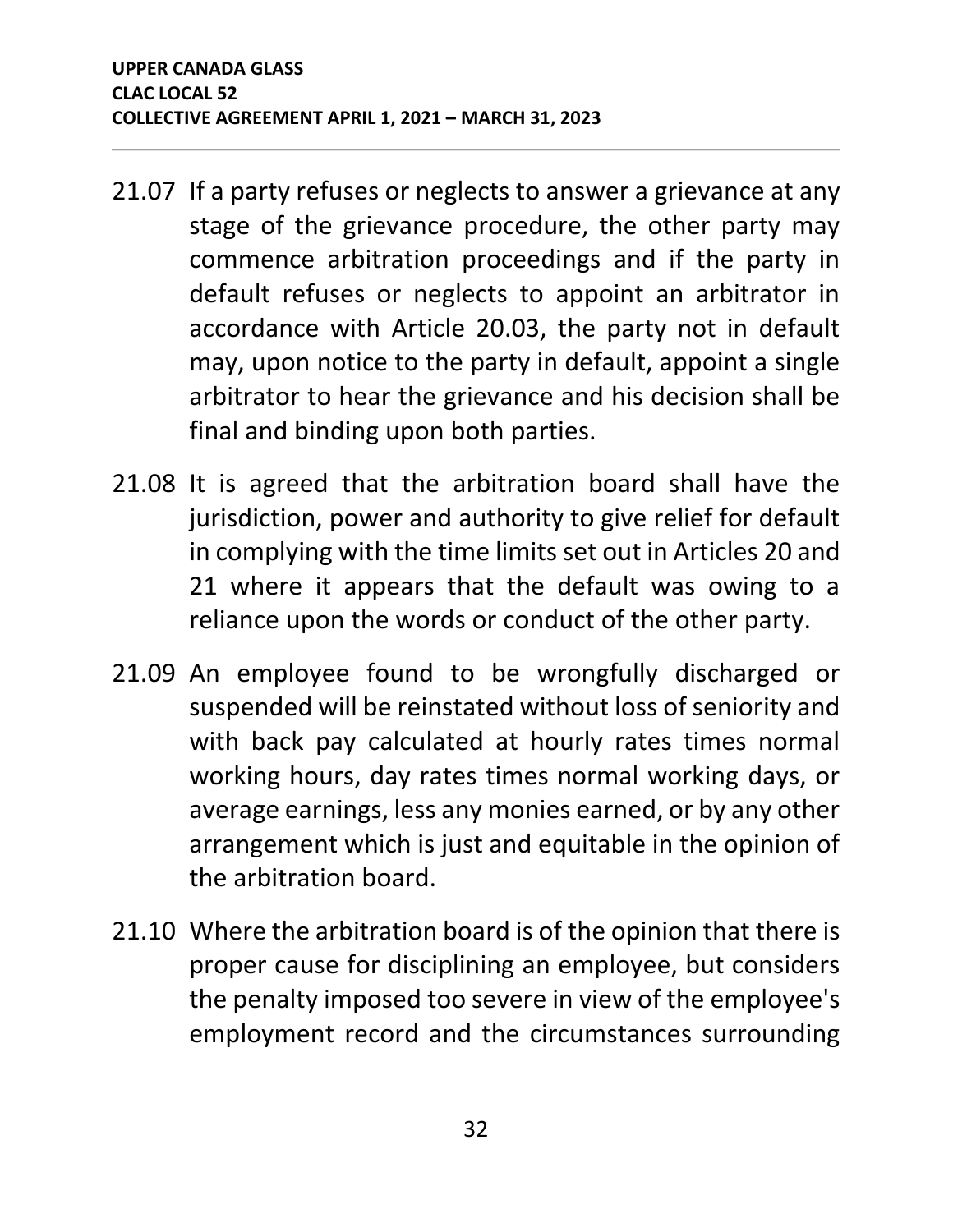the discharge or suspension, the arbitration board may substitute a penalty which is in its opinion just and equitable.

21.11 Each of the parties hereto will bear the expense of the arbitrator appointed by it, and the parties will jointly bear the expense of the chairman of the arbitration board.

#### <span id="page-35-0"></span>**ARTICLE 22 - DISCHARGE, SUSPENSION AND WARNING**

- 22.01 When the attitude or performance of an employee calls for a warning by the Employer, such a warning shall be a written one, and a copy of this warning will be forwarded immediately to the regional office of Local 52.
- 22.02 An employee may be suspended or discharged for proper cause by the Employer. Within five (5) workdays following suspension or discharge, the employee involved, together with a Local 52 Representative, may interview the Employer concerning the reason leading to the suspension or discharge. Within five (5) workdays following the interview, the Union may submit the complaint to arbitration.

#### <span id="page-35-1"></span>**ARTICLE 23 - DURATION**

23.01 This Agreement shall be effective on the first (1st) day of April, two thousand and twenty-one (2021) and shall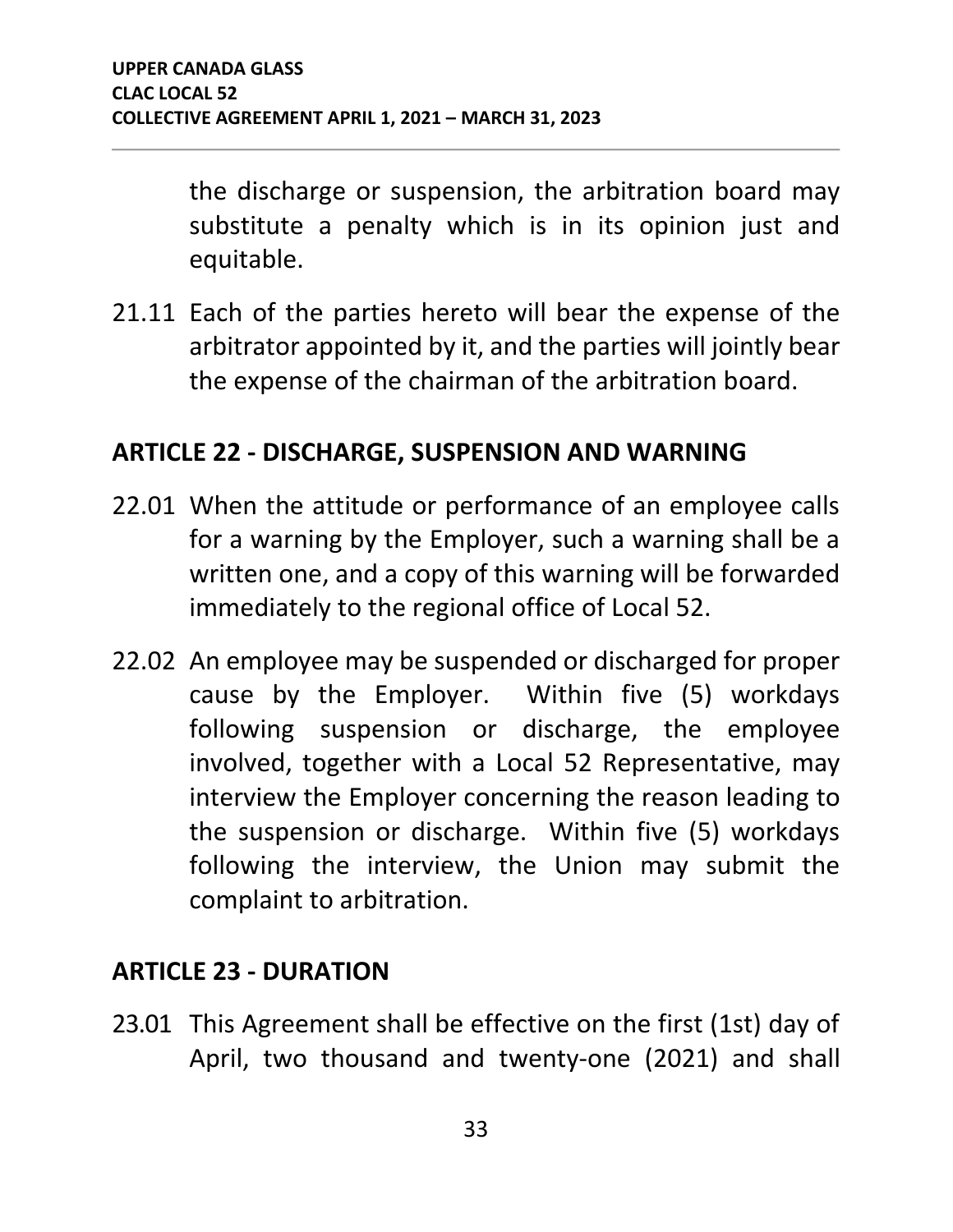remain in effect until the thirty-first (31st) day of March, two thousand and twenty-three (2023) and for further periods of one (1) year unless notice shall be given by either party of the desire to delete, change, or amend any of the provisions contained herein, within sixty (60) days prior to the expiry date. Should neither of the parties give such notice, this Agreement shall renew for a period of one (1) year.

 $m_{\text{out}}$ Kot, on, this  $114$ DATED at day of

Signed on be **UPPER CAN** Per

Signed on behalf of CONSTRUCTION WORKERS UNION, CLAC LOCAL 52

Per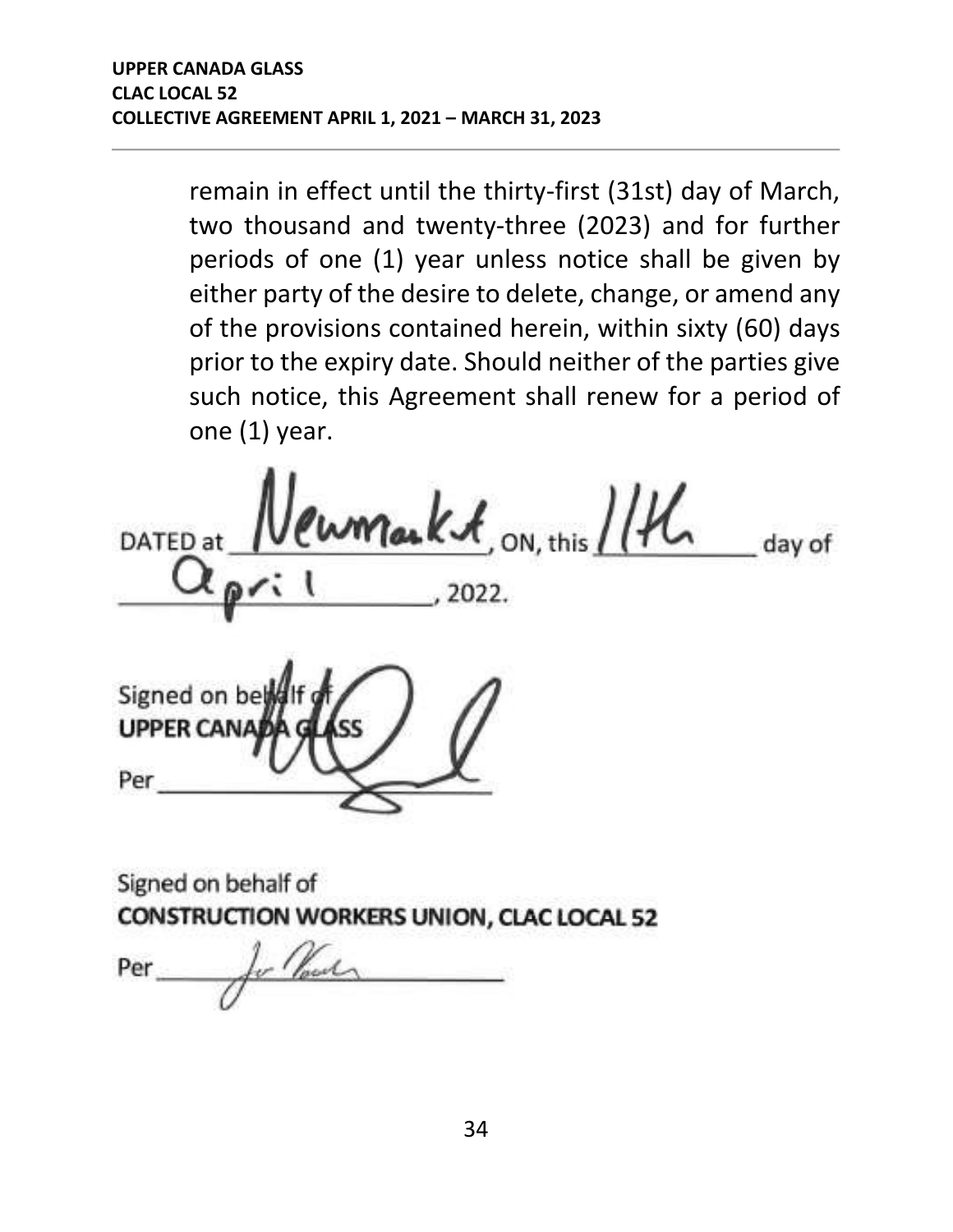<span id="page-37-0"></span>

| <b>Classifications</b>         | <b>Effective</b><br>01-Apr-21 | <b>Effective</b><br><b>October 1, 2021</b> | <b>Effective</b><br>01-Apr-22 |  |
|--------------------------------|-------------------------------|--------------------------------------------|-------------------------------|--|
| Journeyman Glazier             | \$36.90                       | \$37.09                                    | \$38.57                       |  |
| <b>Skilled Glazier Helper:</b> |                               |                                            |                               |  |
| <b>Period Worked</b>           |                               |                                            |                               |  |
| 0-6 months                     | \$15.70                       | \$15.78                                    | \$16.41                       |  |
| 6 months $-1$ year             | \$18.26                       | \$18.35                                    | \$19.08                       |  |
| $1$ year $-2$ years            | \$23.01                       | \$23.13                                    | \$24.06                       |  |
| 2 years $-3$ years             | \$26.69                       | \$26.83                                    | \$27.90                       |  |
| $3$ years $-4$ years           | \$28.45                       | \$28.59                                    | \$29.73                       |  |
| 4 years $-5$ years             | \$30.32                       | \$30.48                                    | \$31.70                       |  |
| 5 years $-6$ years             | \$32.19                       | \$32.35                                    | \$33.64                       |  |
| 6 years and over               | \$33.89                       | \$34.06                                    | \$35.42                       |  |
| <b>Glazier Helper:</b>         |                               |                                            |                               |  |
| <b>Period Worked</b>           |                               |                                            |                               |  |
| 0-6 months                     | \$15.57                       | \$15.64                                    | \$16.27                       |  |
| 6 months $-1$ year             | \$17.24                       | \$17.32                                    | \$18.01                       |  |
| $1$ year $-2$ years            | \$18.93                       | \$19.03                                    | \$19.79                       |  |
| 2 years $-3$ years             | \$20.79                       | \$20.89                                    | \$21.73                       |  |
| $3$ years $-4$ years           | \$22.85                       | \$22.96                                    | \$23.88                       |  |
| 4 years $-5$ years             | \$25.13                       | \$25.26                                    | \$26.27                       |  |
| 5 years and over               | \$27.69                       | \$27.83                                    | \$28.94                       |  |

\* The parties agree to a wage opener for the wage rates effective April 1, 2022 as found in Schedule "A". The parties agree to meet within sixty (60) days prior to April 1, 2022 to mutually agree upon the wage rates. The agreement is subject to ratification by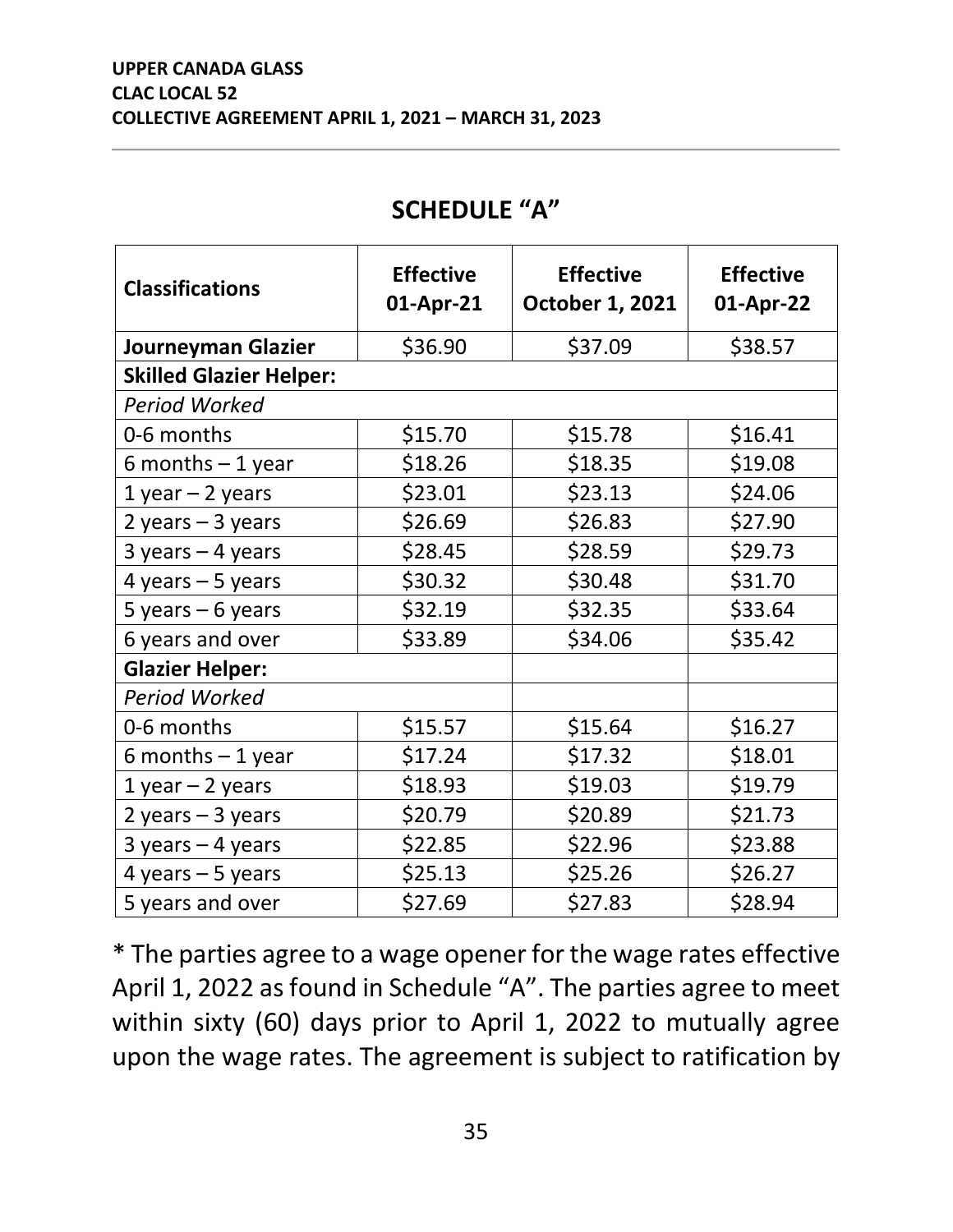both parties. Should the parties not be able to agree to a settlement by April 1, 2022, the matter shall be referred to arbitration as provided for in the collective agreement.

- 1. Where no probationary rate is specified for their classification, probationary employees shall be paid twenty-five cents (\$0.25) per hour less than the basic rate in effect for their classification.
- 2. An employee classified as Glazier Helper is entitled to a fair performance and classification review upon the completion of four (4) years of service and every six (6) months thereafter. The review will be conducted by a company manager, a foreman, and two (2) journeyman glaziers.
- 3. The above rates at five (5) year and over level are guidelines only. They will be paid based on fair evaluations.
- 4. There shall be an absorbed rate of three dollars (\$3.00) per hour in addition to the regular journeyman glazier for outside foreman and safety representative. (Gord Ellis).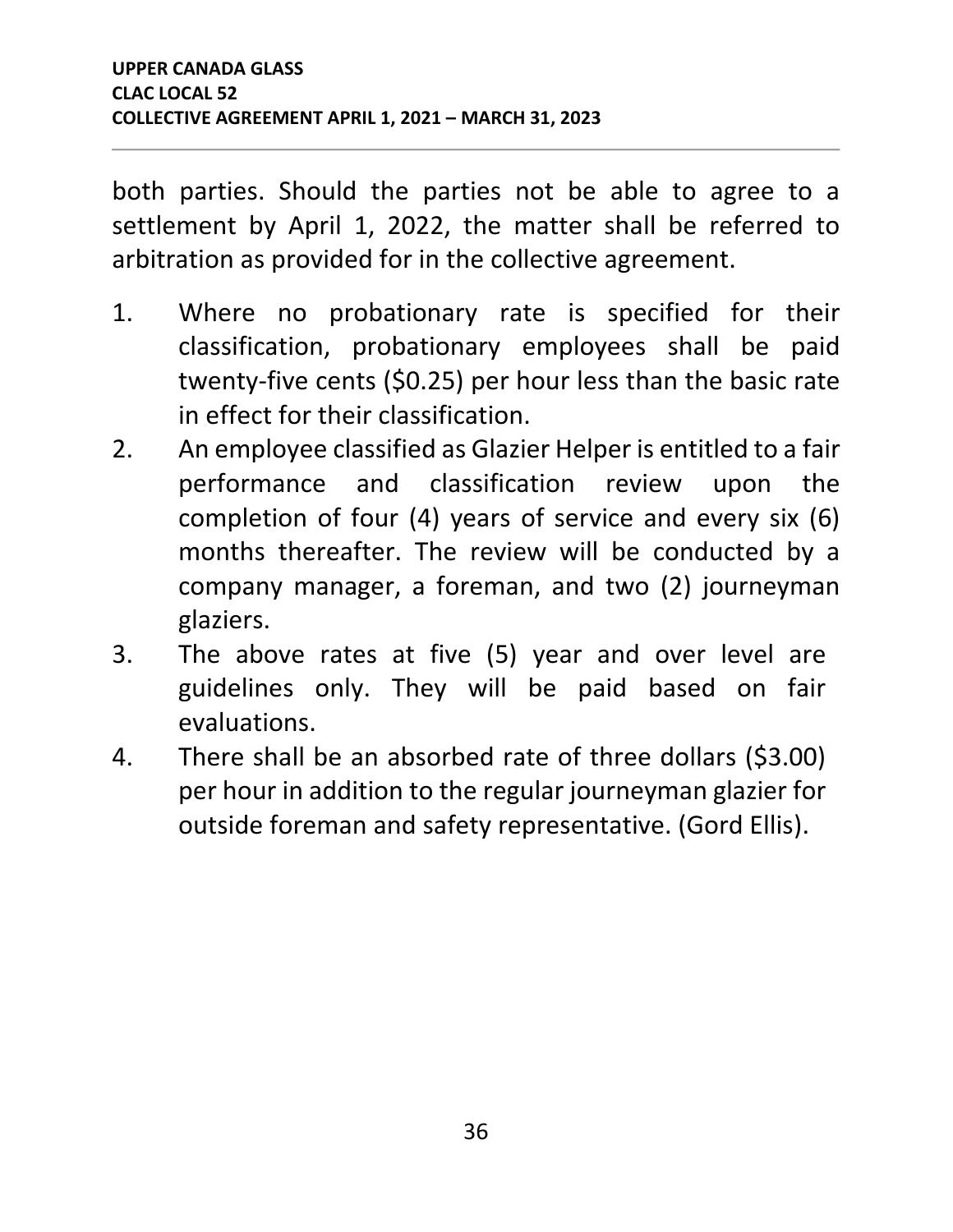#### **LETTER OF UNDERSTANDING #1**

Between

# **UPPER CANADA GLASS (hereinafter referred to as "the Employer")**

and

# **CONSTRUCTION WORKERS UNION, CLAC LOCAL 52 (hereinafter referred to as "the Union")**

The above named Employer and Union, who are signatory to an agreement hereby agree that Article 5.05 of that agreement is to be understood as outlined below:

- 1. The Employer may enter into an apprenticeship agreement with any employee who has been employed in the Glazier Helper or Skilled Glazier Helper classification for at least two (2) years. Registration in the apprenticeship for the Glazier and Metal Mechanic trade shall not be compulsory, but shall be at the option of eligible employees. The time of the taking of the course will be dependent on business requirements.
- 2. Employees who choose to register as apprentices in the Glazier and Metal Mechanic trade shall not have their wages decreased because of such registration. Under no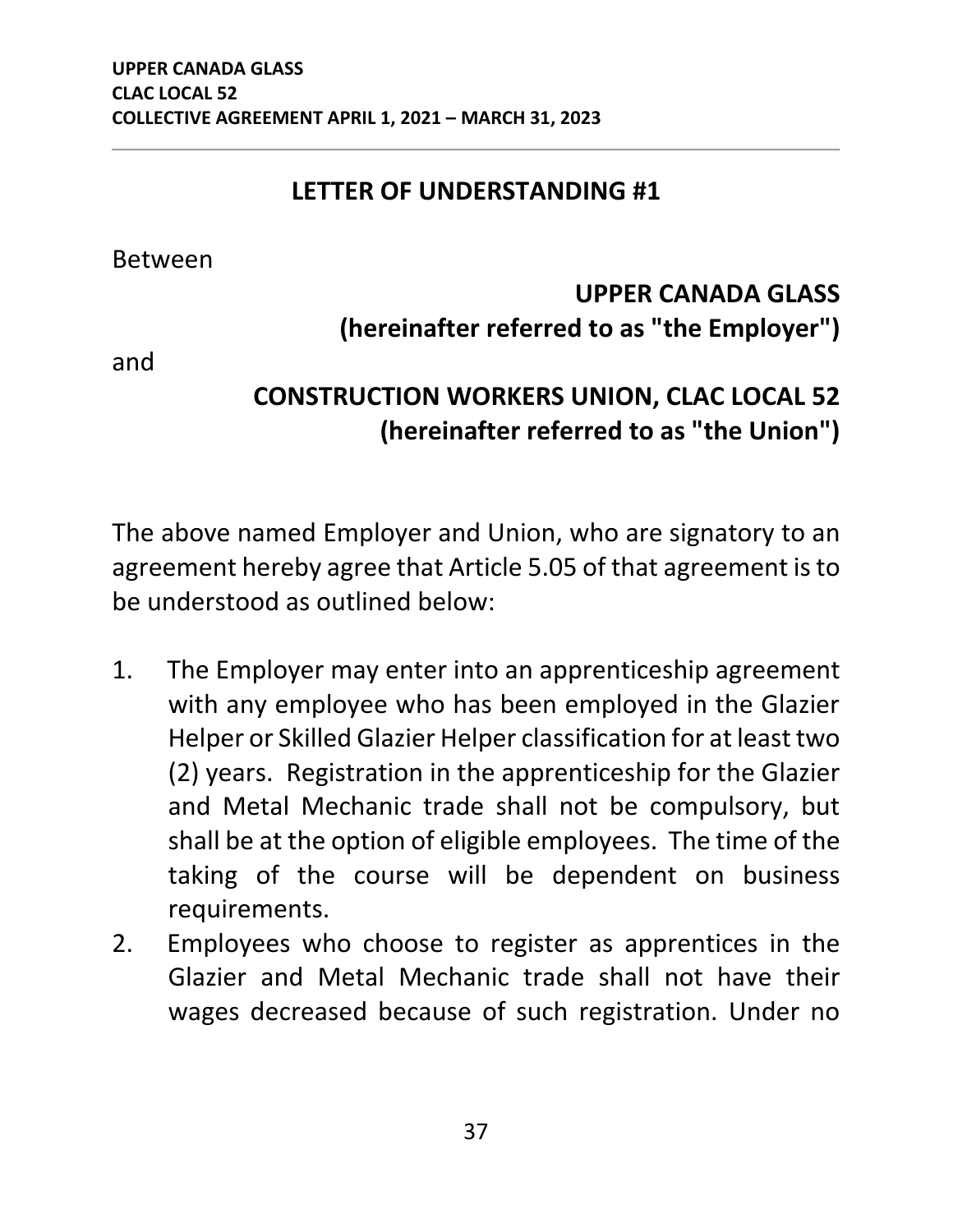circumstances shall such employees be paid less than the following percentages of the journeyman rate:

| <b>1st 1000 hours</b> | 50% |
|-----------------------|-----|
| 2nd 1000 hours        | 55% |
| 3rd 1000 hours        | 60% |
| 4th 1000 hours        | 65% |
| 5th 1000 hours        | 75% |
| 6th 1000 hours        | 80% |
| 7th 1000 hours        | 90% |
| 8th 1000 hours        | 95% |

- 3. An employee who has completed the entire apprenticeship program while employed by the Employer, shall be eligible for a full share in the cash-out profit sharing plan after he has been reclassified to the position of Journeyman Glazier and Metal Mechanic.
- 4. Employees receiving full-time instruction as apprentices in the Glazier and Metal Mechanic trade may request an advance of their portion of the profit sharing plan as follows:

| During basic training        | \$60.00 per week  |
|------------------------------|-------------------|
| During intermediate training | \$75.00 per week  |
| During advanced training     | $$90.00$ per week |